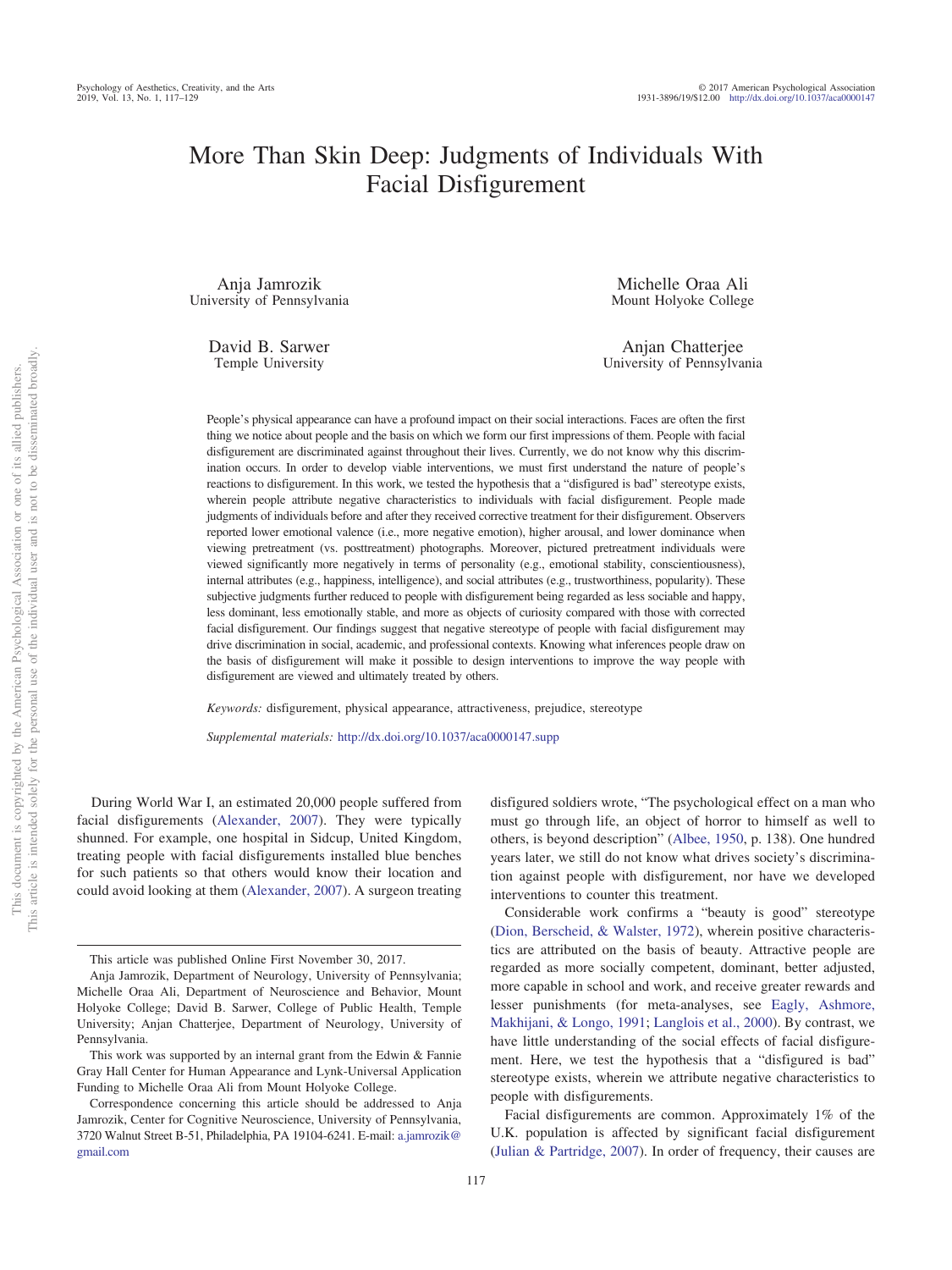skin conditions (e.g., vitiligo), paralysis, congenital conditions (e.g., cleft palate), accidents (e.g., burns), and cancer. Acquired disfigurements are on the rise, with head and neck cancers appearing increasingly in younger adults [\(Young et al., 2015\)](#page-12-0).

Rates of disfigurement vary across societies and within subgroups. In Bangladesh, acid thrown at the face of a victim produces a significant number of disfigurements. Between 1999 and 2015, 3,302 attacks occurred, with most of the victims women [\(Acid Survivors Foundation, 2016\)](#page-10-2). In war-torn areas, people sustain severe facial injuries and burns from guns or explosives. In Iraq and Afghanistan, improvised explosive devices (IEDs) have caused devastating facial injuries. Between 2003 and 2011, 7,200 U.S. soldiers stationed in the area sustained head and neck injuries, and IEDs were responsible for over 70% [\(Brennan, 2015\)](#page-11-4). Understanding the impact of facial disfigurement has become an increasingly pressing issue, as the rate of head and neck injury in recent wars is higher than in World War II, Korea, and Vietnam wars [\(Owens et al., 2008\)](#page-11-5).

People with facial disfigurement experience discrimination (for reviews, see [Rumsey & Harcourt, 2004;](#page-12-1) [Thompson & Kent, 2001\)](#page-12-2). Children with disfigurement receive less maternal nurturing and are bullied by other children [\(Barden, Ford, Jensen, Rogers-Salyer,](#page-10-3) [& Salyer, 1989;](#page-10-3) [Walters, 1997\)](#page-12-3). They are discriminated against in academic contexts [\(Richman, 1978;](#page-12-4) [Walters, 1997\)](#page-12-3) and, later, in professional environments [\(Lanigan & Cotterill, 1989;](#page-11-6) [Porter,](#page-11-7) [Beuf, Lerner, & Nordlund, 1986;](#page-11-7) [Sarwer et al., 1999;](#page-12-5) [Stevenage &](#page-12-6) [McKay, 1999;](#page-12-6) [Tartaglia, McMahon, West, & Belongia, 2005\)](#page-12-7). Adults with disfigurement are avoided [\(Houston & Bull, 1994;](#page-11-8) [Macgregor, 1990;](#page-11-9) [Rumsey, Bull, & Gahagan, 1982\)](#page-12-8) or stared at and are often subject to rude comments from strangers [\(Macgregor, 1990;](#page-11-9) [Porter et al., 1986;](#page-11-7) [Sarwer et al., 1999\)](#page-12-5). They report difficulties making friends and establishing romantic relationships [\(Lanigan &](#page-11-6) [Cotterill, 1989;](#page-11-6) [Rumsey & Harcourt, 2004;](#page-12-1) [Sarwer et al., 1999\)](#page-12-5).

As an individual example of these difficulties and discrimination, consider Ronny Porta, an American veteran of the Iraq War [\(Zoraya & Gomez, 2013\)](#page-12-9). While serving in 2007, an IED blast burned his body and face. Over the subsequent 5 years, he underwent 128 surgeries to attempt to reconstruct his mouth, nose, and the skin on his face. When he first looked in the mirror, Porta reported, "I couldn't see myself. I thought, 'Who's going to love me now?'" [\(Zoraya & Gomez, 2013,](#page-12-9) Paragraph 32). When out in public, he faces constant stares, mocking, and personal, inappropriate questions:

Two months ago, a man approached Porta in a Home Depot. He stood studying the burns on Porta's face and asked if a car accident was to blame. Porta, wearing a Marine Corps sweatshirt, said, no, it was an IED explosion in Iraq. What really stuck with Porta and angers him still were the words the man said next: "Was it worth it?" [\(Zoraya &](#page-12-9) [Gomez, 2013,](#page-12-9) Paragraph 5-6)

What can be done to improve the way that Porta and others are treated? Despite calls to study the nature of people's reactions to disfigurement in order to inform possible interventions [\(Thompson](#page-12-2) [& Kent, 2001\)](#page-12-2), research to date has been sparse. Previous attempts to gather first impressions of people with disfigurements have been limited by the use of photo-editing software to create or eliminate disfigurements in stimuli shown to participants (e.g., [Masnari,](#page-11-10) [Schiestl, Weibel, Wuttke, & Landolt, 2013;](#page-11-10) [Mojon-Azzi, Potnik,](#page-11-11) [& Mojon, 2008;](#page-11-11) [Rankin & Borah, 2003;](#page-12-10) [Tobiasen, 1987\)](#page-12-11). These

studies suggest that people with disfigurements are viewed as less likable, popular, intelligent, and trustworthy. However, given the artificial stimuli of these studies, it is unclear whether the differences in the attributions were because of the disfigurement or because the manipulations rendered the faces unnatural.

We sought to determine whether people's judgments would be biased against individuals with facial disfigurement using wellcontrolled natural stimuli. We predicted that individuals who had received treatment for their disfigurement would be perceived as having more positive personalities, internal, and social attributes than disfigured (i.e., pretreatment) individuals. We also examined the effects of gender of the faces viewed and of the observers making judgments.

Previous findings on the effect of face gender have been mixed. Some studies have found that women with facial disfigurement are more distressed (e.g., [Carr, Harris, & James, 2000\)](#page-11-12), perhaps because of society's greater emphasis on women's appearance and their loss of identity within society [\(Andreasen & Norris, 1972\)](#page-10-4). However, other studies have failed to find any gender differences (e.g., [de Graeff et al., 2000\)](#page-11-13). In the current study, we examined whether face gender had any relationship to the kind of inferences that observers make about the pictured person, which might contribute to their reactions and to the disfigured person's distress.

Research on observers' reactions to emotional stimuli suggests that women react more strongly than men (e.g., [Bradley, Co](#page-11-14)[dispoti, Sabatinelli, & Lang, 2001;](#page-11-14) [Lithari et al., 2010\)](#page-11-15). Specifically, women's arousal tends to be higher and valence lower in response to unpleasant and highly arousing images. One explanation for these findings is that women are particularly responsive to stimuli that may be indicate danger (i.e., unpleasant and arousing; [Williams & Gordon, 2007\)](#page-12-12).

Previous research on inferences made on the basis of disfigurement (e.g., [Masnari et al., 2013;](#page-11-10) [Mojon-Azzi et al., 2008;](#page-11-11) [Rankin](#page-12-10) [& Borah, 2003;](#page-12-10) [Tobiasen, 1987\)](#page-12-11) has failed to find an effect of observer gender with smaller sample sizes. Here, using a larger sample size and adding measures of emotional reaction, we examined whether observers' gender affected their emotional reactions to individuals with disfigurement and the inferences made based on disfigurement.

## **Method**

#### **Participants**

Participants ( $N = 145$ , 62 female, mean age = 35.39) were recruited online through Amazon Mechanical Turk. An additional 14 participants were tested but excluded from further analyses for failing more than two of four attentional catch trials. The sample size had power of approximately 80% to detect an effect size of  $d = 0.5$  at  $p = 0.05$ , representative of effects in earlier studies (e.g., [Masnari et al., 2013\)](#page-11-10).

#### **Materials**

Materials consisted of 26 sets of pictures of faces (one face pretreatment, one face posttreatment) collected from craniofacial and dental surgery atlases and compilations of plastic surgery results (see [Table 1](http://dx.doi.org/10.1037/aca0000147.supp) of the online supplemental materials for details). The pretreatment faces were affected by one of the fol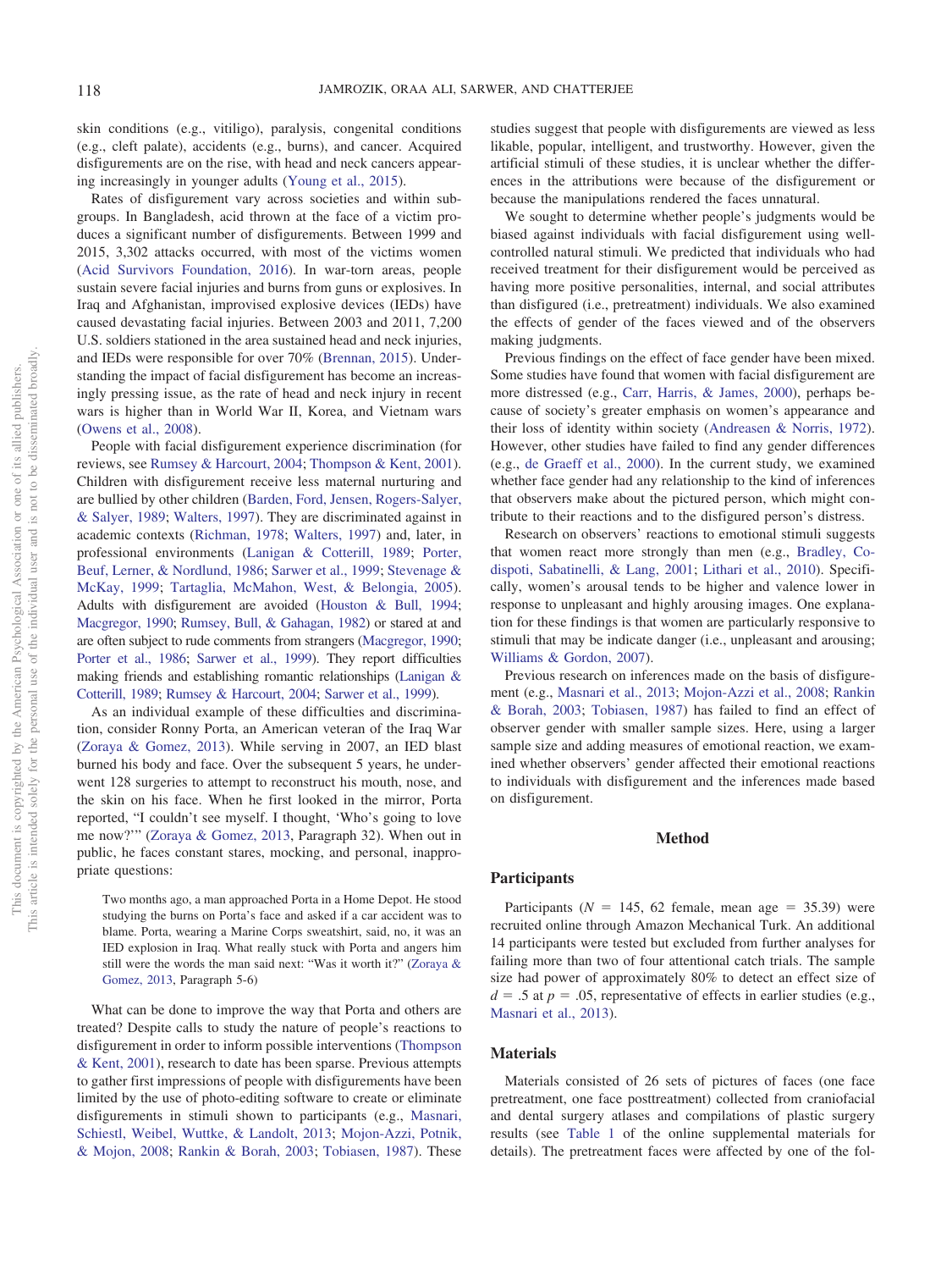lowing disfigurements: carcinoma, hyperpigmentation, birthmark, scar or small wound, facial paralysis, isolated weight loss, bone disfigurement, or facial trauma. Pretreatment and posttreatment pictures were chosen to have matched facial expressions, when possible, and cropped and color-corrected to match in size and coloring. [Figure 1](#page-2-0) provides two example pairs.

The Self-Assessment Manikin (SAM; [Bradley & Lang, 1994\)](#page-11-16) was used to gather information about how seeing the faces made people feel. The SAM is a pictorial scale used to gather people's self-reported emotional reactions in response to stimuli. It consisted of three 9-point visual scales for Valence (unhappy vs. happy), Arousal (low vs. high), and Dominance (low control vs. high control; 9-point scale variation from [Irtel, 2007\)](#page-11-17).

A series of 30 5-point semantic differential scales were used to gather people's perceptions of the pictured individuals. Ten scales (adapted from the Ten Item Personality Inventory; [Gosling, Rentfrow,](#page-11-18)

|                                      | Pre-treatment |                   | Post-treatment |
|--------------------------------------|---------------|-------------------|----------------|
| A                                    |               | <b>Difference</b> |                |
| Valence (Observer's)                 | 3.65          | 2.39              | 6.03           |
| Arousal (Observer's)                 | 4.44          | $-0.82$           | 3.62           |
| Careful<br><b>Emotionally stable</b> | 3.26<br>2.95  | 0.27<br>0.76      | 3.53<br>3.71   |
| Happy                                | 3.06          | 0.71              | 3.77           |
| Intelligent                          | 3.39          | 0.20              | 3.59           |
| Trustworthy                          | 3.30          | 0.43              | 3.73           |
| Popular                              | 2.84          | 0.96              | 3.81           |
| B                                    |               | <b>Difference</b> |                |
| Valence (Observer's)                 | 3.28          | 1.49              | 4.77           |
| Arousal (Observer's)                 | 4.17          | $-1.09$           | 3.08           |
| Careful                              | 3.17          | 0.48              | 3.66           |
| <b>Emotionally stable</b>            | 3.04          | 0.56              | 3.60           |
| Happy                                | 2.28          | 0.58<br>0.38      | 2.86<br>3.41   |
| Intelligent                          | 3.03<br>3.17  | 0.47              | 3.64           |
| Trustworthy                          |               |                   |                |
| Popular                              | 2.46          | 0.37              | 2.83           |

<span id="page-2-0"></span>*Figure 1.* Two example pairs of faces pre- and posttreatment. Estimates for each face are derived from models estimating the effect of treatment on observers' ratings. These models included by-item (i.e., face) intercept and slope estimates. People reported higher valence and lower arousal when viewing posttreatment than pretreatment individuals, and made more positive inferences about posttreatment individuals' personality traits (e.g., conscientious, emotionally stable), internal attributes (e.g., happy, intelligent), and social attributes (e.g., trustworthy, popular). Figure 1A Reprinted from Local flaps in facial reconstruction (p. 757), by Shan R. Baker, 2014, Philadelphia, PA: Elsevier. Copyright 2014 by Elsevier. Figure 1B Reprinted from Local flaps in facial reconstruction (p. 208) by Shan R. Baker, 2014, Philadelphia, PA: Elsevier. Copyright 2014 by Elsevier. See the online article for the color version of this figure.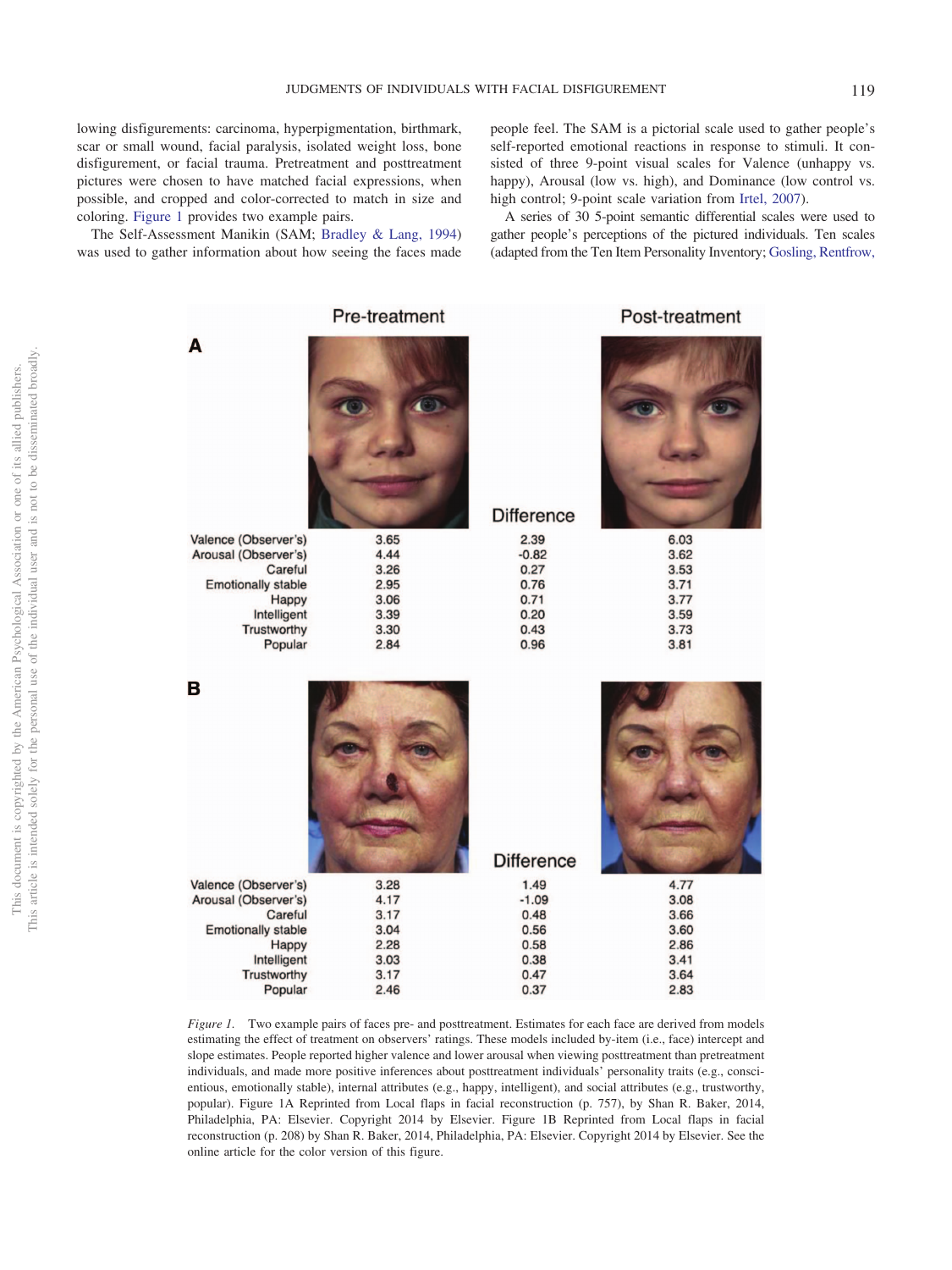<span id="page-3-0"></span>Table 1

*Fixed Effect Regression Coefficients and Standardized Coefficients for Models Estimating the Effect of Treatment (Pre- vs. Posttreament) on SAM Measures, Personality Trait Ratings, Internal Attribute Ratings, Social Attribute Ratings, and Attractiveness*

|                                               |                |            |               |                  |                    | Bonferroni<br>corrected |                               |                | 95% CI         |
|-----------------------------------------------|----------------|------------|---------------|------------------|--------------------|-------------------------|-------------------------------|----------------|----------------|
| Measure                                       | B              | SE B       | β             | $\boldsymbol{t}$ | $\boldsymbol{p}$   | p value<br>significant  | Treatment                     | Lower<br>limit | Upper<br>limit |
| SAM measures (1–9 scale)                      |                |            |               |                  |                    |                         |                               |                |                |
| Valence                                       |                |            |               |                  |                    | $\frac{1}{2} \xi$       |                               |                |                |
| Intercept                                     | 4.98           | .20        | .38           | 25.54            | < 0.001<br>< 0.001 | $\frac{1}{2}$           | Posttreatment                 | 4.60           | 5.36<br>4.07   |
| Treatment (Pre)<br>Arousal                    | $-1.20$        | .16        | $-.75$        | $-7.31$          |                    |                         | Pretreatment                  | 3.49           |                |
| Intercept                                     | 3.45           | .12        | $-.16$        | 29.86            | < 0.001            | $\frac{1}{2}$           | Posttreatment                 | 3.22           | 3.68           |
| Treatment (Pre)                               | .56            | .13        | .31           | 4.38             | < 0.001            |                         | Pretreatment                  | 3.74           | 4.26           |
| Dominance                                     |                |            |               |                  |                    |                         |                               |                |                |
| Intercept                                     | 5.05           | .14        | .11           | 34.93            | < 0.001            | $\frac{1}{2} \xi$       | Posttreatment                 | 4.77           | 5.33           |
| Treatment (Pre)                               | $-.36$         | .08        | $-.22$        | $-4.64$          | < 0.001            | $\frac{1}{2}$           | Pretreatment                  | 4.43           | 4.94           |
| Personality traits (1–5 scale)                |                |            |               |                  |                    |                         |                               |                |                |
| Extraverted (vs. Introverted)                 |                |            |               |                  |                    | $\frac{1}{2}$           |                               |                |                |
| Intercept                                     | 3.05           | .14        | .21           | 22.38            | < 0.001            | $\frac{1}{2}$           | Posttreatment                 | 2.79           | 3.32           |
| Treatment (Pre)<br>Outgoing (vs. Reserved)    | $-.46$         | .09        | $-.41$        | $-5.03$          | < 0.001            |                         | Pretreatment                  | 2.40           | 2.78           |
| Intercept                                     | 3.00           | .15        | .19           | 20.48            | < 0.001            | $\frac{1}{2}$           | Posttreatment                 | 2.71           | 3.28           |
| Treatment (Pre)                               | $-.45$         | .10        | $-.38$        | 27.20            | < 0.001            |                         | Pretreatment                  | 2.35           | 2.75           |
| Careful (vs. Careless)                        |                |            |               |                  |                    |                         |                               |                |                |
| Intercept                                     | 3.40           | .06        | .16           | 54.87            | < 0.001            | $\frac{1}{2}$           | Posttreatment                 | 3.28           | 3.52           |
| Treatment (Pre)                               | $-.33$         | .06        | $-.32$        | $-6.04$          | < 0.001            |                         | Pretreatment                  | 2.93           | 3.21           |
| Reliable (vs. Unreliable)                     |                |            |               |                  |                    |                         |                               |                |                |
| Intercept                                     | 3.40           | .09        | .13           | 39.37            | < 0.001            | $\frac{1}{2}$           | Posttreatment                 | 3.23           | 3.57           |
| Treatment (Pre)                               | $-.25$         | .08        | $-.24$        | $-3.16$          | .004               |                         | Pretreatment                  | 3.00           | 3.30           |
| Emotionally stable (vs. Emotionally unstable) | 3.34           |            | .21           | 33.51            | < 0.001            | $\frac{1}{2}$           |                               |                | 3.53           |
| Intercept<br>Treatment (Pre)                  | $-.42$         | .10<br>.09 | $-.41$        | $-4.83$          | < 0.001            | $\frac{1}{2}$           | Posttreatment<br>Pretreatment | 3.14<br>2.78   | 3.06           |
| Anxious (vs. peaceful)                        |                |            |               |                  |                    |                         |                               |                |                |
| Intercept                                     | 2.89           | .09        | $-.18$        | 31.41            | < 0.001            | $\frac{1}{2}$           | Posttreatment                 | 2.71           | 3.07           |
| Treatment (Pre)                               | .37            | .08        | .35           | 4.72             | < 0.001            |                         | Pretreatment                  | 3.14           | 3.38           |
| Warm person (vs. Cold person)                 |                |            |               |                  |                    |                         |                               |                |                |
| Intercept                                     | 3.20           | .14        | .09           | 22.97            | < 0.001            | $\frac{1}{2} \xi$       | Posttreatment                 | 2.93           | 3.47           |
| Treatment (Pre)                               | $-.20$         | .10        | $-.17$        | $-1.97$          | .059               |                         | Pretreatment                  | 2.81           | 3.20           |
| Supportive (vs. Critical)                     |                |            |               |                  |                    | $\frac{1}{2}$           |                               |                |                |
| Intercept                                     | 3.13           | .13        | .10           | 23.65            | < 0.001            |                         | Posttreatment                 | 2.87           | 3.39           |
| Treatment (Pre)<br>Creative (vs. Uncreative)  | $-.22$         | .10        | $-.19$        | $-2.15$          | .042               |                         | Pretreatment                  | 2.74           | 3.09           |
| Intercept                                     | 3.05           | .10        | .09           | 29.41            | < 0.001            | $\frac{1}{2}$           | Posttreatment                 | 2.84           | 3.25           |
| Treatment (Pre)                               | $-.18$         | .08        | $-.18$        | $-2.34$          | .026               |                         | Pretreatment                  | 2.69           | 3.04           |
| Open to new experiences (vs. not open to      |                |            |               |                  |                    |                         |                               |                |                |
| new experiences)                              |                |            |               |                  |                    |                         |                               |                |                |
| Intercept                                     | 3.13           | .13        | .12           | 24.38            | < 0.001            | $\frac{1}{2}$           | Posttreatment                 | 2.88           | 3.38           |
| Treatment (Pre)                               | $-.25$         | .08        | $-.24$        | $-3.13$          | .004               |                         | Pretreatment                  | 2.69           | 3.07           |
| Internal attributes $(1-5 \text{ scale})$     |                |            |               |                  |                    |                         |                               |                |                |
| Content (vs. Bitter)                          |                |            |               |                  |                    |                         |                               |                |                |
| Intercept                                     | 3.15           | .14        | .20           |                  | $22.92 \t < .001$  | $\frac{1}{2} \xi$       | Posttreatment                 | 2.88           | 3.42           |
| Treatment (Pre)<br>Angry (vs. Calm)           | $-.43$         | $.10\,$    | $-.38$        | 26.20            | < .001             |                         | Pretreatment                  | 2.52           | 2.92           |
| Intercept                                     | 2.52           | .11        | $-.13$        | 22.31            | < 0.001            | *                       | Posttreatment                 | 2.30           | 2.74           |
| Treatment (Pre)                               | .27            | .09        | .25           | 3.16             | .004               |                         | Pretreatment                  | 2.63           | 2.96           |
| Optimistic (vs. Pessimistic)                  |                |            |               |                  |                    |                         |                               |                |                |
| Intercept                                     | 3.06           | .14        | .17           | 22.00            | < 0.001            | $\ast$                  | Posttreatment                 | 2.79           | 3.34           |
| Treatment (Pre)                               | $-.37$         | $.10\,$    | $-.34$        | $-3.70$          | .001               | *                       | Pretreatment                  | 2.49           | 2.89           |
| Energetic (vs. Sluggish)                      |                |            |               |                  |                    |                         |                               |                |                |
| Intercept                                     | 3.11           | $.10\,$    | .14           | 30.61            | < .001             | $\ast$                  | Posttreatment                 | 2.91           | 3.31           |
| Treatment (Pre)                               | $-.26$         | .07        | $-.27$        | $-3.76$          | < .001             |                         | Pretreatment                  | 2.69           | 3.01           |
| Happy (vs. Unhappy)                           |                |            |               | 17.11            | < .001             | $\ast$                  |                               | 2.66           | 3.35           |
| Intercept<br>Treatment (Pre)                  | 3.00<br>$-.61$ | .18<br>.12 | .26<br>$-.50$ | $-4.88$          | < .001             | 冰                       | Posttreatment<br>Pretreatment | 2.16           | 2.63           |
| Competent (vs. Incompetent)                   |                |            |               |                  |                    |                         |                               |                |                |
| Intercept                                     | 3.50           | $.08\,$    | .17           | 43.85            | < .001             | ∗                       | Posttreatment                 | 3.34           | 3.65           |
| Treatment (Pre)                               | $-.32$         | .06        | $-.34$        | $-5.04$          | < 0.001            | $\ast$                  | Pretreatment                  | 3.04           | 3.31           |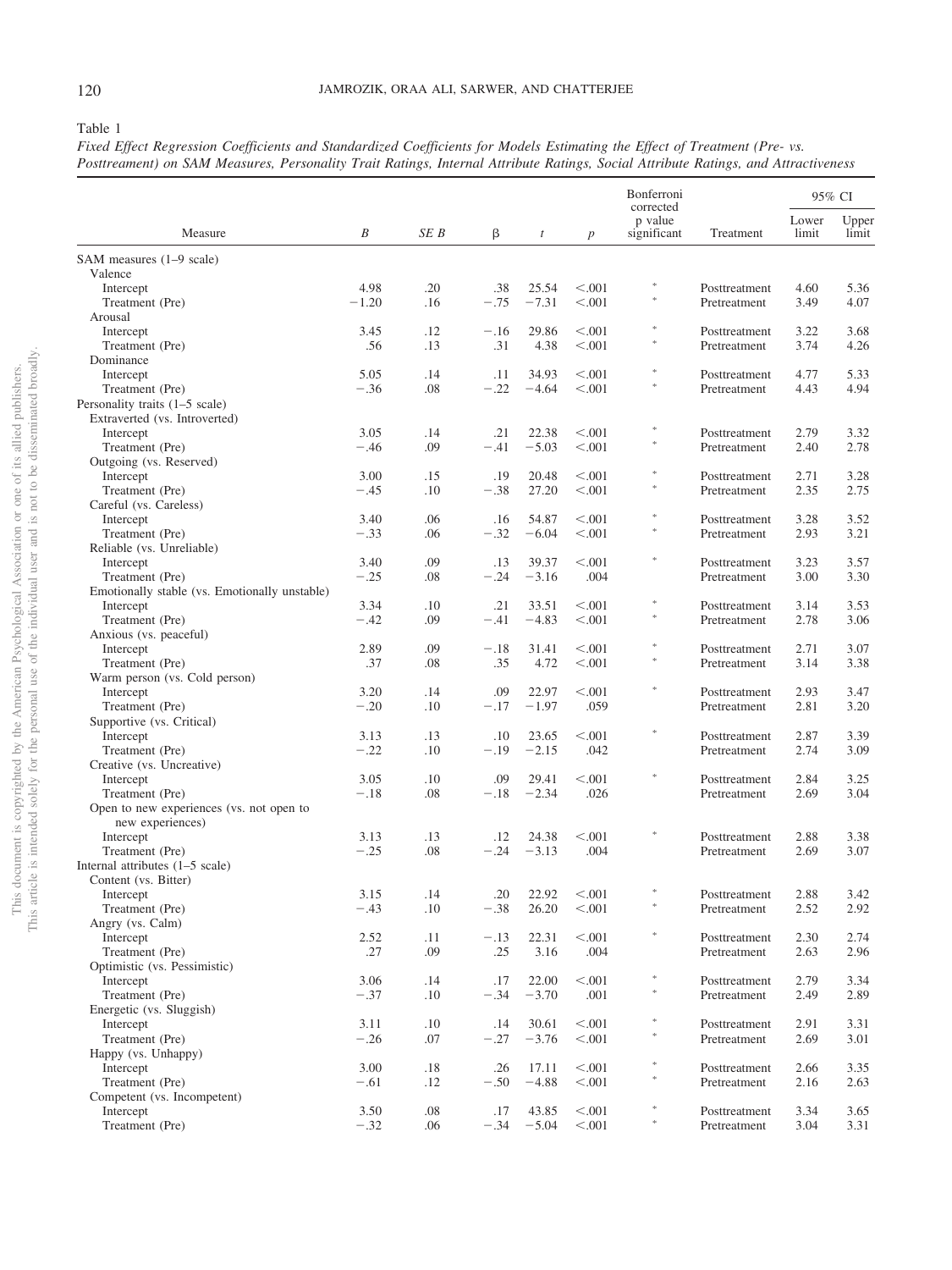#### Table 1 (*continued*)

|                                 |        |            |               |                  |                  | Bonferroni<br>corrected | 95% CI        |                |                |
|---------------------------------|--------|------------|---------------|------------------|------------------|-------------------------|---------------|----------------|----------------|
| Measure                         | B      | SE B       | β             | $\boldsymbol{t}$ | $\boldsymbol{p}$ | p value<br>significant  | Treatment     | Lower<br>limit | Upper<br>limit |
|                                 |        |            |               |                  |                  |                         |               |                |                |
| Intelligent (vs. Unintelligent) | 3.37   | .08        |               |                  | < 0.001          |                         |               | 3.22           | 3.52           |
| Intercept                       |        |            | .15<br>$-.29$ | 44.73<br>$-4.71$ |                  |                         | Posttreatment |                |                |
| Treatment (Pre)                 | $-.27$ | .06        |               |                  | < 0.001          |                         | Pretreatment  | 2.95           | 3.25           |
| Hardworking (vs. Lazy)          | 3.48   | .07        | .14           | 53.09            | < 0.001          |                         | Posttreatment | 3.36           | 3.61           |
| Intercept<br>Treatment (Pre)    | $-.25$ | .06        | $-.27$        | $-4.05$          | < 0.001          |                         | Pretreatment  | 3.09           | 3.37           |
|                                 |        |            |               |                  |                  |                         |               |                |                |
| Sensitive (vs. Insensitive)     | 3.17   | .09        | .04           | 33.85            | < 0.001          | $\approx$               | Posttreatment | 2.99           | 3.35           |
| Intercept<br>Treatment (Pre)    | $-.08$ | .08        | $-.08$        | $-1.01$          | .321             |                         | Pretreatment  | 2.92           | 3.26           |
| Nice (vs. Mean)                 |        |            |               |                  |                  |                         |               |                |                |
| Intercept                       | 3.32   | .13        | .12           | 25.26            | < 0.001          | ×                       | Posttreatment | 3.06           | 3.58           |
| Treatment (Pre)                 | $-.24$ | .10        | $-.22$        | $-2.37$          | .025             |                         | Pretreatment  | 2.90           | 3.27           |
| Honest (vs. Dishonest)          |        |            |               |                  |                  |                         |               |                |                |
| Intercept                       | 3.39   | .09        | .10           | 39.84            | < 0.001          | $\frac{1}{2}$           | Posttreatment | 3.23           | 3.56           |
| Treatment (Pre)                 | $-.20$ | .07        | $-.20$        | $-2.81$          | .009             |                         | Pretreatment  | 3.05           | 3.34           |
| Uptight (vs. Easy-going)        |        |            |               |                  |                  |                         |               |                |                |
|                                 | 2.95   | .13        | $-.06$        | 23.39            | < 0.001          |                         | Posttreatment | 2.70           | 3.19           |
| Intercept<br>Treatment (Pre)    | .13    | .09        | .11           | 1.44             | .162             |                         | Pretreatment  | 2.91           | 3.24           |
| Social attributes (1-5 scale)   |        |            |               |                  |                  |                         |               |                |                |
| Confident (vs. Insecure)        |        |            |               |                  |                  |                         |               |                |                |
|                                 | 3.23   | .13        |               | 25.25            | < 0.001          |                         | Posttreatment | 2.98           | 3.48           |
| Intercept<br>Treatment (Pre)    | $-.59$ | .10        | .26<br>$-.50$ | $-5.90$          | < 0.001          |                         | Pretreatment  | 2.46           | 2.81           |
|                                 |        |            |               |                  |                  |                         |               |                |                |
| Connected (vs. Lonely)          | 3.04   | .14        | .24           | 22.36            | < 0.001          |                         | Posttreatment | 2.78           | 3.31           |
| Intercept<br>Treatment (Pre)    | $-.54$ | .10        | $-.48$        | $-5.60$          | < 0.001          |                         | Pretreatment  | 2.31           | 2.70           |
| Dominant (vs. Submissive)       |        |            |               |                  |                  |                         |               |                |                |
|                                 | 2.97   | .08        | .13           | 37.70            | < 0.001          |                         | Posttreatment | 2.81           | 3.12           |
| Intercept                       | $-.27$ | .07        | $-.26$        | $-3.81$          |                  |                         |               | 2.55           | 2.85           |
| Treatment (Pre)                 |        |            |               |                  | < 0.001          |                         | Pretreatment  |                |                |
| Interesting (vs. Uninteresting) | 3.20   | .10        | .08           | 33.25            | < 0.001          | $\frac{1}{2} \xi$       |               | 3.01           | 3.39           |
| Intercept                       | $-.16$ | .07        | $-.16$        | $-2.44$          | .021             |                         | Posttreatment | 2.88           | 3.19           |
| Treatment (Pre)                 |        |            |               |                  |                  |                         | Pretreatment  |                |                |
| Likeable (vs. Unlikeable)       | 3.34   |            | .14           | 25.57            | < 0.001          | ×                       |               |                |                |
| Intercept                       |        | .13        |               |                  |                  |                         | Posttreatment | 3.09           | 3.60           |
| Treatment (Pre)                 | $-.29$ | .09        | $-.27$        | $-3.14$          | .004             |                         | Pretreatment  | 2.87           | 3.24           |
| Popular (vs. Unpopular)         |        |            | .22           |                  | < 0.001          |                         |               | 2.79           | 3.33           |
| Intercept                       | 3.06   | .14        |               | 22.42            |                  |                         | Posttreatment |                |                |
| Treatment (Pre)                 | $-.48$ | .09        | $-.44$        | $-5.16$          | < 0.001          |                         | Pretreatment  | 2.40           | 2.76           |
| Trustworthy (vs. Untrustworthy) |        |            |               |                  |                  | ×                       |               |                |                |
| Intercept                       | 3.34   | .09        | .14           | 36.79            | < 0.001          |                         | Posttreatment | 3.16           | 3.51           |
| Treatment (Pre)                 | $-.27$ | .08        | $-.27$        | $-3.38$          | .002             |                         | Pretreatment  | 2.90           | 3.23           |
| Attractive (vs. Unattractive)   |        |            |               |                  |                  |                         |               |                |                |
| Intercept                       | 2.92   | .14<br>.09 | .26           | 20.20            | < 0.001          |                         | Posttreatment | 2.63           | 3.20           |
| Treatment (Pre)                 | $-.56$ |            | $-.51$        | $-6.04$          | < 0.001          |                         | Pretreatment  | 2.16           | 2.55           |

*Note.* Coefficients reaching a Bonferroni-corrected *p* value ( $p < .0015$  for 33 dependent variables) are marked with an asterisk. SAM = Self-Assessment Manikin;  $SE =$  standard error;  $CI =$  confidence interval.

& Swann, 2003) assessed personality attributes (e.g., introverted vs. extraverted; emotionally stable vs. emotionally unstable), 12 scales assessed internal attributes (e.g., unhappy vs. happy, lazy vs. hardworking), and seven scales assessed social attributes (e.g., submissive vs. dominant, unlikeable vs. likable). Twenty-three of the 30 scales used in this study were adapted from prior studies testing observers' perceptions of individuals with disfigurements and disabilities [\(Ed](#page-11-19)[wards, Topolski, Kapp-Simon, Aspinall, & Patrick, 2011;](#page-11-19) [Felling](#page-11-20)[hauer, Roth, Bugari, & Reinhardt, 2011;](#page-11-20) [Masnari et al., 2013;](#page-11-10) [Mojon-](#page-11-11)[Azzi et al., 2008;](#page-11-11) [Rankin & Borah, 2003;](#page-12-10) [Schneiderman & Harding,](#page-12-13) [1984;](#page-12-13) [Tobiasen, 1987;](#page-12-11) see [Table 2](http://dx.doi.org/10.1037/aca0000147.supp) of the online supplemental materials). In these studies, participants rated images of individuals who were photographed to reveal or not reveal their disability [\(Felling](#page-11-20)[hauer et al., 2011\)](#page-11-20), rated images of an actor with a facial disfigurement

before and after seeing a video of that actor engaged in a social situation [\(Edwards et al., 2011\)](#page-11-19), rated their first impression of digitally altered images of faces with or without disfigurement [\(Masnari et al.,](#page-11-10) [2013;](#page-11-10) [Rankin & Borah, 2003;](#page-12-10) [Tobiasen, 1987\)](#page-12-11), or rated their first impression of images of faces with or without disfigurement [\(Sch](#page-12-13)[neiderman & Harding, 1984\)](#page-12-13). As a manipulation check, we also included a scale to measure of attractiveness (unattractive vs. attractive).

## **Procedures**

Participants were told that they would rate faces of individuals using different scales, which would appear after each face. No information was provided about the health or background of the pictured individuals. In the instructions, participants were given an example of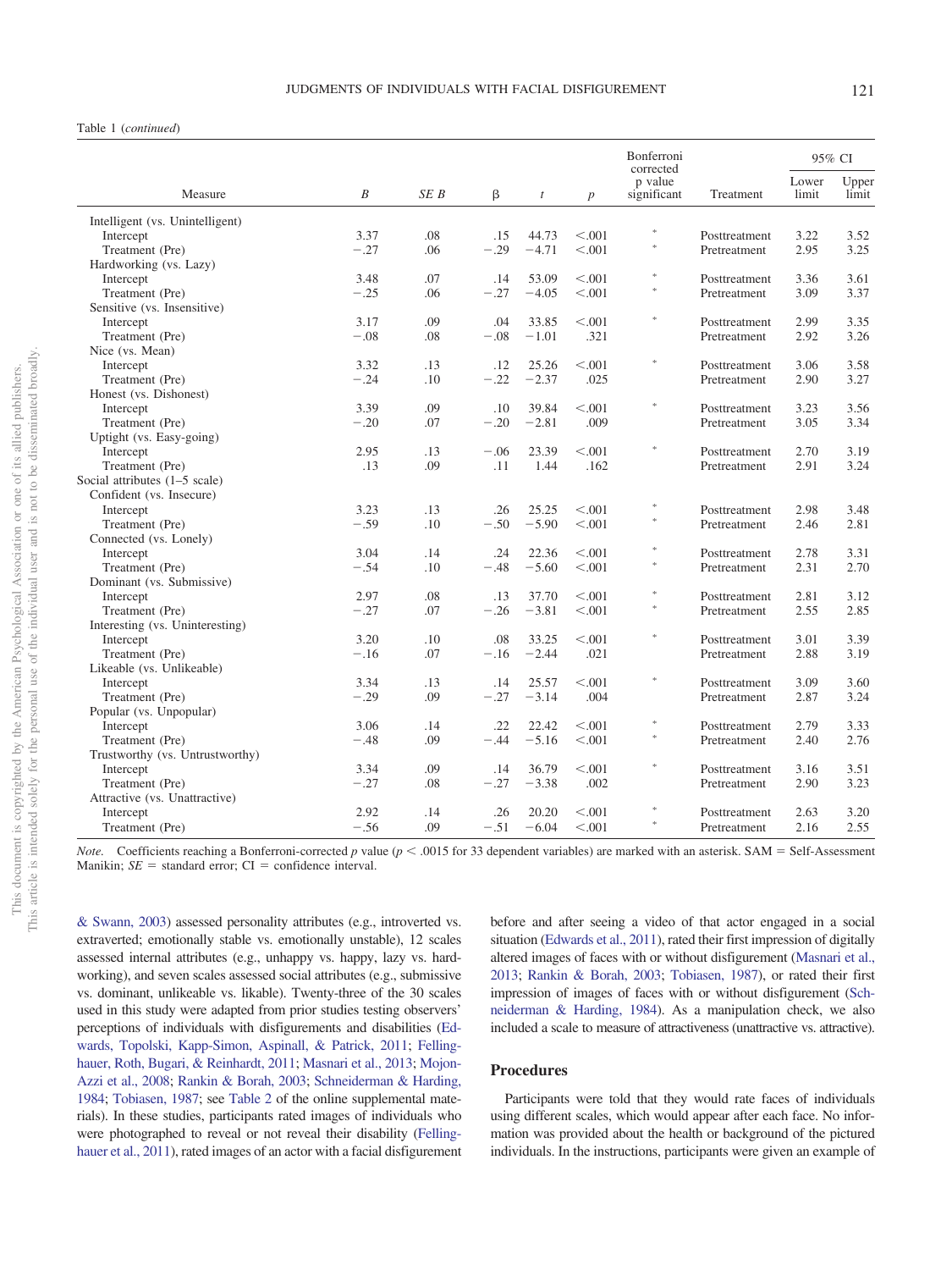|                            |        |      |        |         |                  |                 |               | 95% CI         |                |
|----------------------------|--------|------|--------|---------|------------------|-----------------|---------------|----------------|----------------|
| SAM measure                | B      | SE B | β      | t       | $\boldsymbol{p}$ | Bonferroni sig. | Treatment     | Lower<br>limit | Upper<br>limit |
| SAM: Arousal (1–9 scale)   |        |      |        |         |                  |                 |               |                |                |
| Male observers             |        |      |        |         |                  |                 |               |                |                |
| Intercept                  | 3.76   | .14  | .01    | 26.41   | < 0.001          | 28              | Posttreatment | 3.48           | 4.04           |
| Treatment (Pre)            | .41    | .15  | .23    | 2.76    | .007             |                 | Pretreatment  | 3.87           | 4.47           |
| Female observers           |        |      |        |         |                  |                 |               |                |                |
| Intercept                  | 3.03   | .18  | $-.39$ | 17.21   | < 0.001          | *               | Posttreatment | 2.68           | 3.38           |
| Treatment (Pre)            | .77    | .17  | .42    | 4.47    | < 0.001          | *               | Pretreatment  | 3.41           | 4.18           |
| SAM: Dominance (1–9 scale) |        |      |        |         |                  |                 |               |                |                |
| Male observers             |        |      |        |         |                  |                 |               |                |                |
| Intercept                  | 5.21   | .17  | .21    | 31.32   | < 0.001          | 28              | Posttreatment | 4.89           | 5.54           |
| Treatment (Pre)            | $-.50$ | .10  | $-.30$ | $-4.94$ | < 0.001          | *               | Pretreatment  | 4.40           | 5.02           |
| Female observers           |        |      |        |         |                  |                 |               |                |                |
| Intercept                  | 4.83   | .18  | $-.02$ | 27.12   | < 0.001          | $\approx$       | Posttreatment | 4.48           | 5.18           |
| Treatment (Pre)            | $-.18$ | .09  | $-.11$ | $-2.01$ | .052             |                 | Pretreatment  | 4.30           | 5.00           |

*Fixed Effect Regression Coefficients and Standardized Coefficients for Models Estimating the Effect of Treatment (Pre- vs. Posttreament) on Arousal and Dominance Ratings Separately for Male and Female Observers*

*Note.*  $SE$  = standard error;  $CI$  = confidence interval;  $SAM$  = Self-Assessment Manikin.

a face shown for 2.5 s, the length of time the subsequent faces would be shown for. They were told they would first rate "how the face made you feel" using three scales, and given instructions for completing the SAM [\(Lang, Bradley, & Cuthbert, 1997\)](#page-11-21). They were told that they would then rate their impression of the individual on adjective pair scales and were given two examples of such scales: untrustworthy versus trustworthy and unlikeable versus likable.

Following the instructions, participants were shown one picture (either pretreatment or posttreatment) from each of the 26 sets of faces. Each face was presented for 2.5 s, as we aimed to gather participants' initial impressions of the face. After seeing a face, participants were asked, "How did the face make you feel?" and completed the corresponding SAM. Then participants were told, "For each of the following adjective pairs, please select the option which is closest to how you feel about the individual in the picture you just saw" and completed the semantic differential scales. The scales assessing personality attributes, internal attributes, and social attributes were each grouped, and the order of these groupings was randomized across trials. Participants then guessed the age and the gender of the individual (male, female, other, cannot tell).

#### **Data Analysis**

We performed linear mixed-effects analyses using the lme4 package (Version 1.1–12; [Bates, Mächler, Bolker, & Walker,](#page-11-22) [2015\)](#page-11-22) in R (Version 3.2.3; [R Development Core Team, 2015\)](#page-12-14) to characterize the relationship between each of the dependent variables (SAM measures, personality measures, internal attributes, social attributes) and treatment (pre- vs. posttreatment). This analysis allowed us to model the variation in the effect of treatment across items (i.e., faces) and across participants. We included intercepts for the random effects of items and participants and by-item and by-participant random slopes for the effect of treatment as appropriate [\(Barr, Levy, Scheepers, & Tily, 2013\)](#page-11-23). We obtained *p* values for the parameter estimates of each model on the basis of Satterthwaite's approximation using the lmerTest package (Version 2.0 –30; [Kuznetsova, Brockhoff, & Christensen, 2015\)](#page-11-24). Parameter estimates are reported along with their *p* values and confidence intervals, obtained using the effects package (Version 3.1–1; [Fox et al., 2016\)](#page-11-25). A Bonferroni-corrected *p* value served as an additional conservative criterion of significance for all models  $(p < .0015$  based on a total of 33 dependent variables measured).

In addition to the main effect of interest (pre- vs. posttreatment), we also examined the effects of gender (face gender and participant gender) in secondary analyses. The [online supplemental ma](http://dx.doi.org/10.1037/aca0000147.supp)[terials](http://dx.doi.org/10.1037/aca0000147.supp) provide a full list of results, details of all models, as well as exploratory analyses examining differences between types of disfigurement (cancer, hyperpigmentation, paralysis, scar, swelling).

Given the large number of dependent variables, we performed a principal component analysis (PCA) to understand how they group together. Briefly, PCA is a technique to reduce multiple variables down to a small number of uncorrelated linear combinations of the variables (i.e., components) that explains the most variance in the data. Components were identified using a scree plot cutoff (eigenvalue  $>1$ , discrete drop between components).

After identifying the principal components, we then used component scores as dependent variables in linear mixed models, performed as for the raw data. These models allowed us to characterize the relationship between each of the principal components and treatment (pre- vs. posttreatment), while modeling variation across items and participants.

#### **Results**

We found that people reported higher emotional valence (i.e., more positive emotion), lower arousal, and higher dominance when viewing posttreatment than pretreatment faces, and made more positive inferences about posttreatment individuals' personality traits, internal attributes, and social attributes (see [Table 1\)](#page-3-0). [Figure 1](#page-2-0) provides two representative examples of pretreatment and posttreatment face ratings.

There was an interaction between treatment and participant gender for arousal and dominance ratings: Treatment (pre- vs. posttreatment) had a larger effect on females' than males' arousal

<span id="page-5-0"></span>Table 2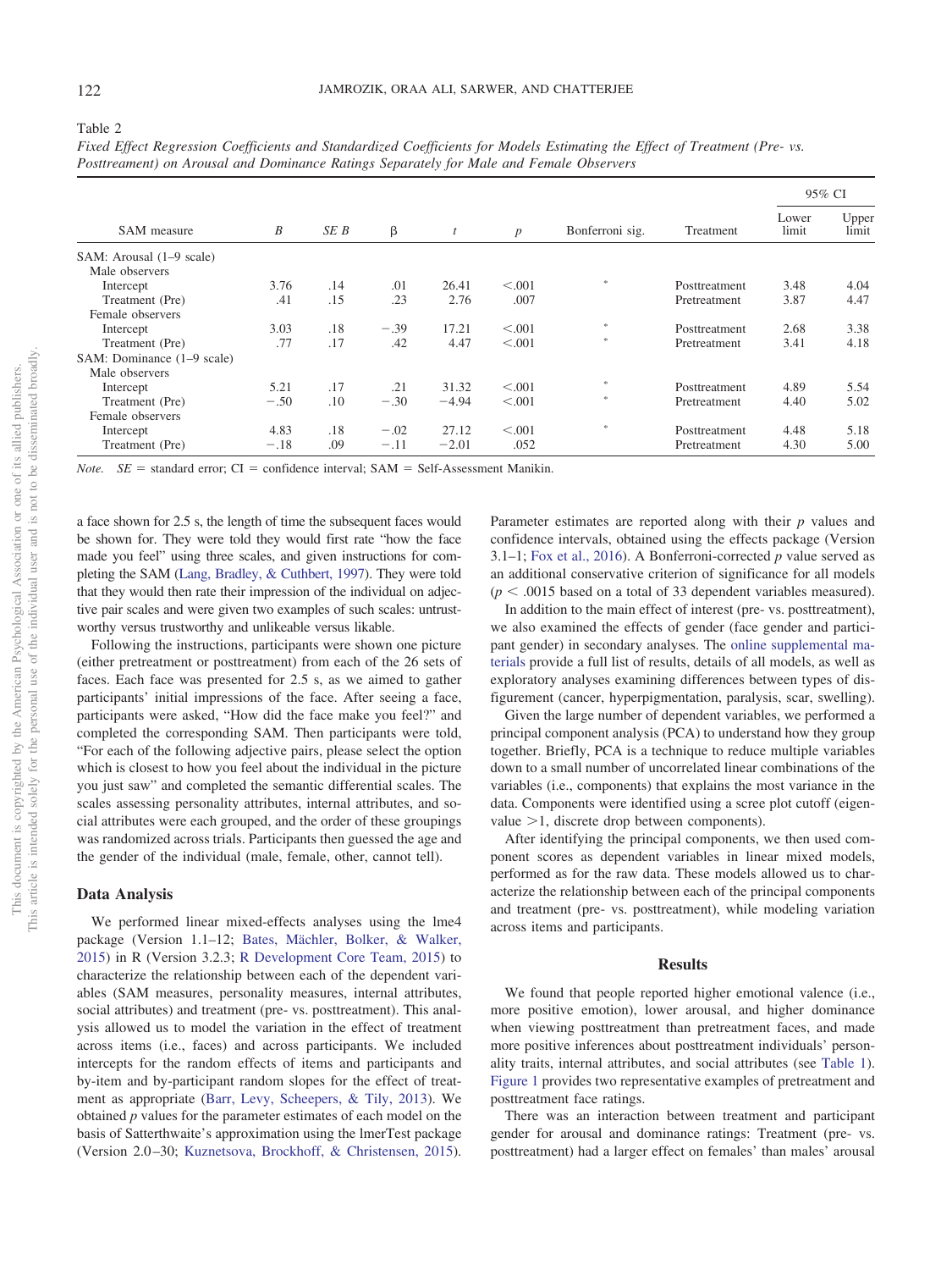<span id="page-6-0"></span>Table 3

| Fixed Effect Regression Coefficients and Standardized Coefficients for Models Estimating the Effect of Treatment (Pre- vs. |  |  |  |  |
|----------------------------------------------------------------------------------------------------------------------------|--|--|--|--|
| Posttreament) on Internal Attribute Ratings Separately for Male and Female Observers                                       |  |  |  |  |

|                                            |        |      |        |         |         | Bonferroni                          |               | 95% CI         |                |
|--------------------------------------------|--------|------|--------|---------|---------|-------------------------------------|---------------|----------------|----------------|
| Internal attribute                         | B      | SE B | β      | t       |         | corrected p<br>value<br>significant | Treatment     | Lower<br>limit | Upper<br>limit |
| Competent (vs. Incompetent; 1–5 scale)     |        |      |        |         |         |                                     |               |                |                |
| Male observers                             |        |      |        |         |         | $\frac{1}{2^k}$                     |               |                |                |
| Intercept                                  | 3.45   | .09  | .12    | 40.33   | < 0.001 |                                     | Posttreatment | 3.28           | 3.62           |
| Treatment (Pre)                            | $-.38$ | .06  | $-.40$ | $-6.09$ | < 0.001 |                                     | Pretreatment  | 2.91           | 3.22           |
| Female observers                           |        |      |        |         |         | $\frac{1}{200}$                     |               |                |                |
| Intercept                                  | 3.56   | .09  | .24    | 38.86   | < 0.001 |                                     | Posttreatment | 3.38           | 3.74           |
| Treatment (Pre)                            | $-.25$ | .08  | $-.26$ | $-3.04$ | .005    |                                     | Pretreatment  | 3.17           | 3.46           |
| Intelligent (vs. Unintelligent; 1–5 scale) |        |      |        |         |         |                                     |               |                |                |
| Male observers                             |        |      |        |         |         |                                     |               |                |                |
| Intercept                                  | 3.28   | .09  | .06    | 36.83   | < 0.001 | $\frac{1}{20}$                      | Posttreatment | 3.11           | 3.46           |
| Treatment (Pre)                            | $-.32$ | .06  | $-.34$ | $-5.30$ | < 0.001 | $\frac{1}{2}$                       | Pretreatment  | 2.80           | 3.13           |
| Female observers                           |        |      |        |         |         |                                     |               |                |                |
| Intercept                                  | 3.49   | .08  | .27    | 43.33   | < 0.001 | ş.                                  | Posttreatment | 3.33           | 3.65           |
| Treatment (Pre)                            | $-.21$ | .07  | $-.22$ | 24.76   | .006    |                                     | Pretreatment  | 3.12           | 3.44           |
| Hardworking (vs. Lazy; 1–5 scale)          |        |      |        |         |         |                                     |               |                |                |
| Male observers                             |        |      |        |         |         |                                     |               |                |                |
| Intercept                                  | 3.43   | .08  | .08    | 45.48   | < 0.001 | $\frac{1}{2}$                       | Posttreatment | 3.29           | 3.58           |
| Treatment (Pre)                            | $-.32$ | .07  | $-.34$ | $-4.76$ | < 0.001 |                                     | Pretreatment  | 2.95           | 3.27           |
| Female observers                           |        |      |        |         |         |                                     |               |                |                |
| Intercept                                  | 3.55   | .08  | .21    | 45.30   | < 0.001 | $\frac{1}{2^k}$                     | Posttreatment | 3.40           | 3.71           |
| Treatment (Pre)                            | $-.15$ | .07  | $-.17$ | $-2.18$ | .039    |                                     | Pretreatment  | 3.24           | 3.55           |
| Optimistic (vs. Pessimistic; 1-5 scale)    |        |      |        |         |         |                                     |               |                |                |
| Male observers                             |        |      |        |         |         |                                     |               |                |                |
| Intercept                                  | 3.04   | .14  | .15    | 22.06   | < 0.001 | 宗                                   | Posttreatment | 2.77           | 3.31           |
| Treatment (Pre)                            | $-.43$ | .10  | $-.38$ | $-4.22$ | < 0.001 |                                     | Pretreatment  | 2.42           | 2.81           |
| Female observers                           |        |      |        |         |         |                                     |               |                |                |
| Intercept                                  | 3.09   | .15  | .20    | 20.67   | < 0.001 |                                     | Posttreatment | 2.80           | 3.39           |
| Treatment (Pre)                            | $-.30$ | .11  | $-.27$ | $-2.72$ | .012    |                                     | Pretreatment  | 2.56           | 3.03           |

*Note.*  $SE$  = standard error;  $CI$  = confidence interval;  $SAM$  = Self-Assessment Manikin.

ratings, and a larger effect on males' than females' dominance ratings (see [Table 2\)](#page-5-0). In other words, when reacting to posttreatment (vs. pretreatment) faces, females' arousal fell more than males', whereas males' dominance rose more than females'.

Posttreatment individuals were judged as having more positive personality traits than pretreatment individuals. They were rated as more conscientious, emotionally stable, open to experiences, and extraverted. They were also rated as more agreeable (more supportive). However, treatment did not reliably influence ratings of warmth (one of two measures of agreeableness).

Posttreatment individuals were judged as having more positive internal attributes: They were rated as nicer, more honest, happier, and calmer than pretreatment individuals. They were also rated as more intelligent, competent, and hardworking. There was an interaction between treatment and participant gender for ratings of how competent, intelligent, hardworking, and optimistic individuals were, with treatment having a larger effect for male than for female observers (see [Table 3\)](#page-6-0). There was also an interaction between treatment and face gender for ratings of sensitivity: Treatment had a marginal effect on ratings of males (who were judged to be less sensitive pretreatment than posttreatment) but not females (see [Table 4\)](#page-7-0). Not all ratings varied by treatment. For example, ratings of how uptight individuals were did not vary.

Posttreatment individuals were judged as having more positive social attributes than pretreatment individuals. They were rated as more trustworthy, likable, popular, and confident, among others. There was an interaction between treatment and face gender for ratings of dominance: Treatment had an effect on ratings of females (pretreatment females were judged to be less dominant than posttreatment females) but not on ratings of males (see [Table 4\)](#page-7-0).

Finally, ratings of attractiveness, which served as a manipulation check, followed the expected pattern: Posttreatment individuals were judged as being more attractive than pretreatment individuals (see [Table 1\)](#page-3-0).

Given the large number of ratings that observers made, PCA was used to reduce these variables into components made up of combinations of these variables. The PCA yielded a fivecomponent solution that accounted for most of the data variance. The components and their loadings are listed in [Table 5.](#page-8-0) Loadings of the individual variables onto each of the five components represent how strong the relationship is between the variables and the components.

Our interpretations of the components are as follows: Component 1, accounting for the largest proportion of variance, reflects how sociable and happy individuals appear to observers; Component 2 reflects how dominant individuals appear; Component 3 reflects how driven, rigid, and conscientious individuals appear; Component 4 reflects how emotionally stable individuals appear; and Component 5 reflects the degree to which the individuals appear to be an object of curiosity.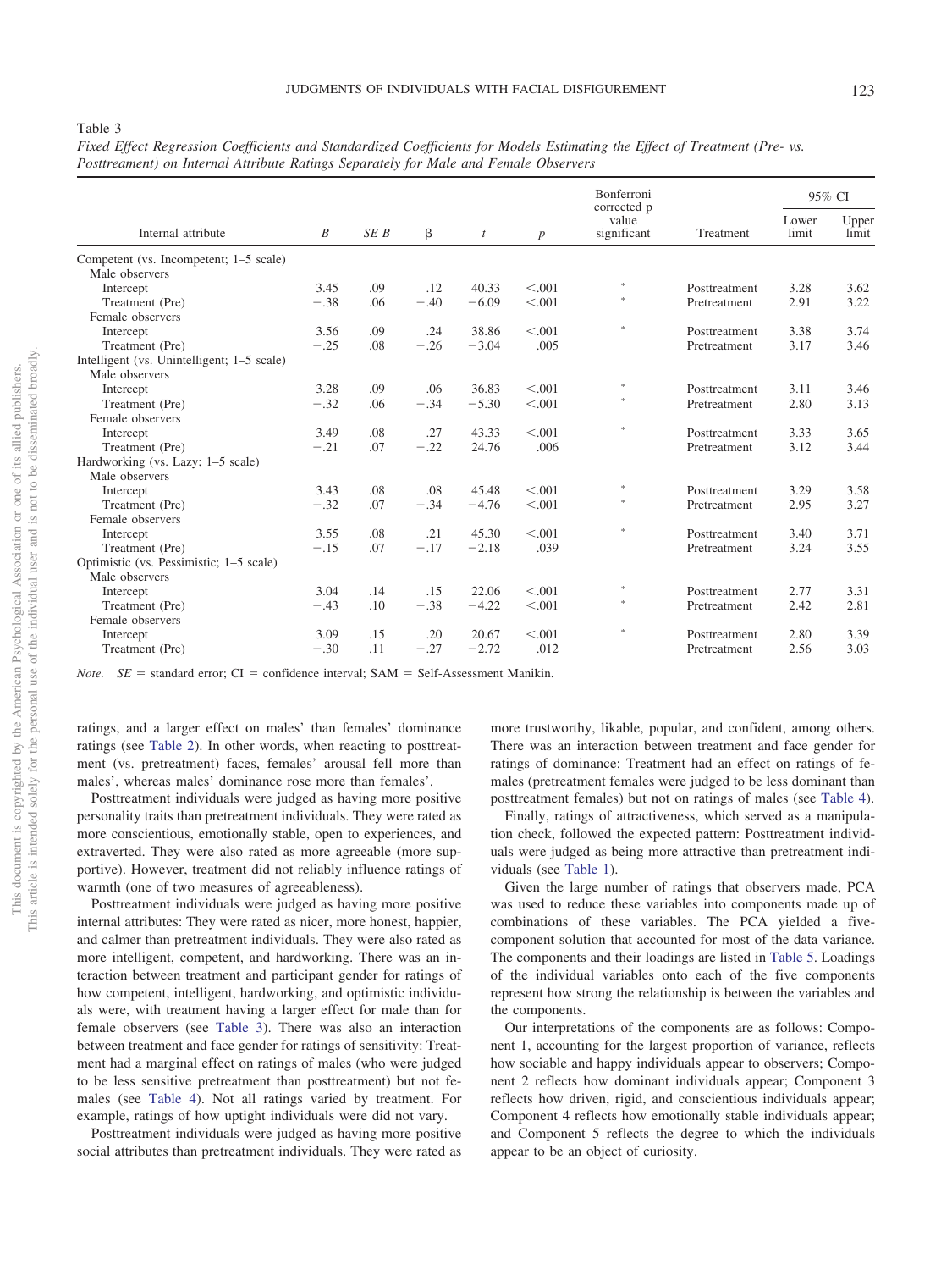|                                 |        |      |        |         |         | <b>Bonferroni</b><br>corrected p |               | 95% CI         |                |
|---------------------------------|--------|------|--------|---------|---------|----------------------------------|---------------|----------------|----------------|
| Social attribute                | B      | SE B | β      |         | p       | value<br>significant             | Treatment     | Lower<br>limit | Upper<br>limit |
| Sensitive $(1-5 \text{ scale})$ |        |      |        |         |         |                                  |               |                |                |
| Male faces                      |        |      |        |         |         |                                  |               |                |                |
| Intercept                       | 3.17   | .11  | .04    | 29.48   | < 0.001 | $\mathcal{D}$                    | Posttreatment | 2.96           | 3.38           |
| Treatment (Pre)                 | $-.26$ | .12  | $-.26$ | $-2.22$ | .051    |                                  | Pretreatment  | 2.67           | 3.14           |
| Female faces                    |        |      |        |         |         |                                  |               |                |                |
| Intercept                       | 3.17   | .10  | .04    | 30.70   | < 0.001 | 宋                                | Posttreatment | 2.97           | 3.37           |
| Treatment (Pre)                 | $-.01$ | .08  | $-.01$ | $-.09$  | .933    |                                  | Pretreatment  | 2.99           | 3.33           |
| Dominant (1–5 scale)            |        |      |        |         |         |                                  |               |                |                |
| Male faces                      |        |      |        |         |         |                                  |               |                |                |
| Intercept                       | 3.00   | .13  | .16    | 22.76   | < 0.001 | $\mathcal{D}$                    | Posttreatment | 2.74           | 3.26           |
| Treatment (Pre)                 | .04    | .08  | .04    | .51     | .629    |                                  | Pretreatment  | 2.80           | 3.27           |
| Female faces                    |        |      |        |         |         |                                  |               |                |                |
| Intercept                       | 2.92   | .09  | .08    | 34.28   | < 0.001 | $\frac{1}{2}k$                   | Posttreatment | 2.75           | 3.08           |
| Treatment (Pre)                 | $-.37$ | .07  | $-.36$ | $-5.33$ | < 0.001 | 宋                                | Pretreatment  | 2.42           | 2.67           |

*Fixed Effect Regression Coefficients and Standardized Coefficients for Models Estimating the Effect of Treatment (Pre- vs. Posttreament) on Social Attribute Ratings Separately for Male and Female Faces*

We assessed the effect of treatment on these components' scores (see [Table 6\)](#page-10-5). Posttreatment individuals appeared more sociable and happy, more dominant, and more emotionally stable to observers than did pretreatment individuals. Treatment did not have a reliable effect on how driven individuals appeared. Finally, posttreatment individuals were less likely to appear as an object of curiosity than pretreatment individuals.

#### **Discussion**

Results of the present study confirmed the hypothesis of a disfigured-is-bad stereotype. Observers judged pretreatment individuals more negatively, perceiving them as having less desirable personality traits (e.g., emotional stability, conscientiousness), internal attributes (e.g., happiness, intelligence), and social attributes (e.g., trustworthiness, popularity). Moreover, observers reported different emotional reactions—lower valence, higher arousal, and lower dominance—when looking at pre- than posttreatment faces. However, not all judgments were influenced by disfigurement. For example, people did not rate pre- and posttreatment individuals differently on how uptight or sensitive they were.

Results of a PCA revealed that these various judgments grouped into five components, with four of them affected by treatment (prevs. posttreatment). Prior to treatment, individuals were judged by raters as less sociable and happy, less dominant, and less emotionally stable than they were after treatment. In addition, prior to treatment individuals were more likely to appear as an object of curiosity to observers compared with after treatment.

Interestingly, judgments of attractiveness did not significantly contribute to any of the five major categories of variables. If emotional responses and other inferences were driven by observers' judgments of how attractive individuals appeared, then a dominant grouping around attractiveness would be expected. Instead, attractiveness judgments were weakly related to the components that emerged. This suggests that the negative way in which people with facial disfigurements are perceived by others is not because of lower attractiveness but because of the judgments of the disfigurement.

Under specific circumstances, disfigurement and attractiveness may even dissociate. For example, mild facial scarring can enhance men's attractiveness as potential partners for women's short-term relationships, perhaps because the scarring acts as a signal of risk-taking [\(Burriss, Rowland, & Little, 2009\)](#page-11-26). However, in the case of more severe disfigurement, as in the current study, perceived attractiveness was correspondingly lower for the disfigured faces than those who were treated.

The emotional responses, negative stereotypes, and curiosity toward facial disfigurement observed in this study could contribute to the academic, professional, and social discrimination experienced by people with facial disfigurement [\(Rumsey &](#page-12-1) [Harcourt, 2004;](#page-12-1) [Sarwer et al., 1999;](#page-12-5) [Thompson & Kent, 2001\)](#page-12-2). In academic settings, facially disfigured students might be viewed as less intelligent and less hardworking than their nondisfigured classmates, leading to lower estimates of performance. Other students may view them as submissive and as objects of curiosity, leading to bullying. In professional settings, disfigured workers might be judged to be less competent, reliable, and sociable, leading to a lower likelihood of getting hired or promoted. In social settings, disfigured people might be viewed as less likable, nice, and trustworthy, leading to difficulties making friends and finding romantic partners. In public, observers might experience high arousal and low valence in response to the disfigurement, leading them to avoid the person to lessen their own discomfort.

The effect of observer gender and face gender on reactions to disfigurement was also assessed. Women's self-reported feelings of arousal were more affected by disfigurement than men's, in line with previous findings that women tend to react with higher arousal to emotional stimuli [\(Bradley et al., 2001\)](#page-11-14). On the other hand, men's self-reported feelings of dominance were more affected by disfigurement than women's.

In terms of inferences made on the basis of disfigurement, we found that men were more biased than women in judging how intelligent, competent, hardworking, and optimistic people with disfigurements were. This new finding suggests that men's reactions to

<span id="page-7-0"></span>Table 4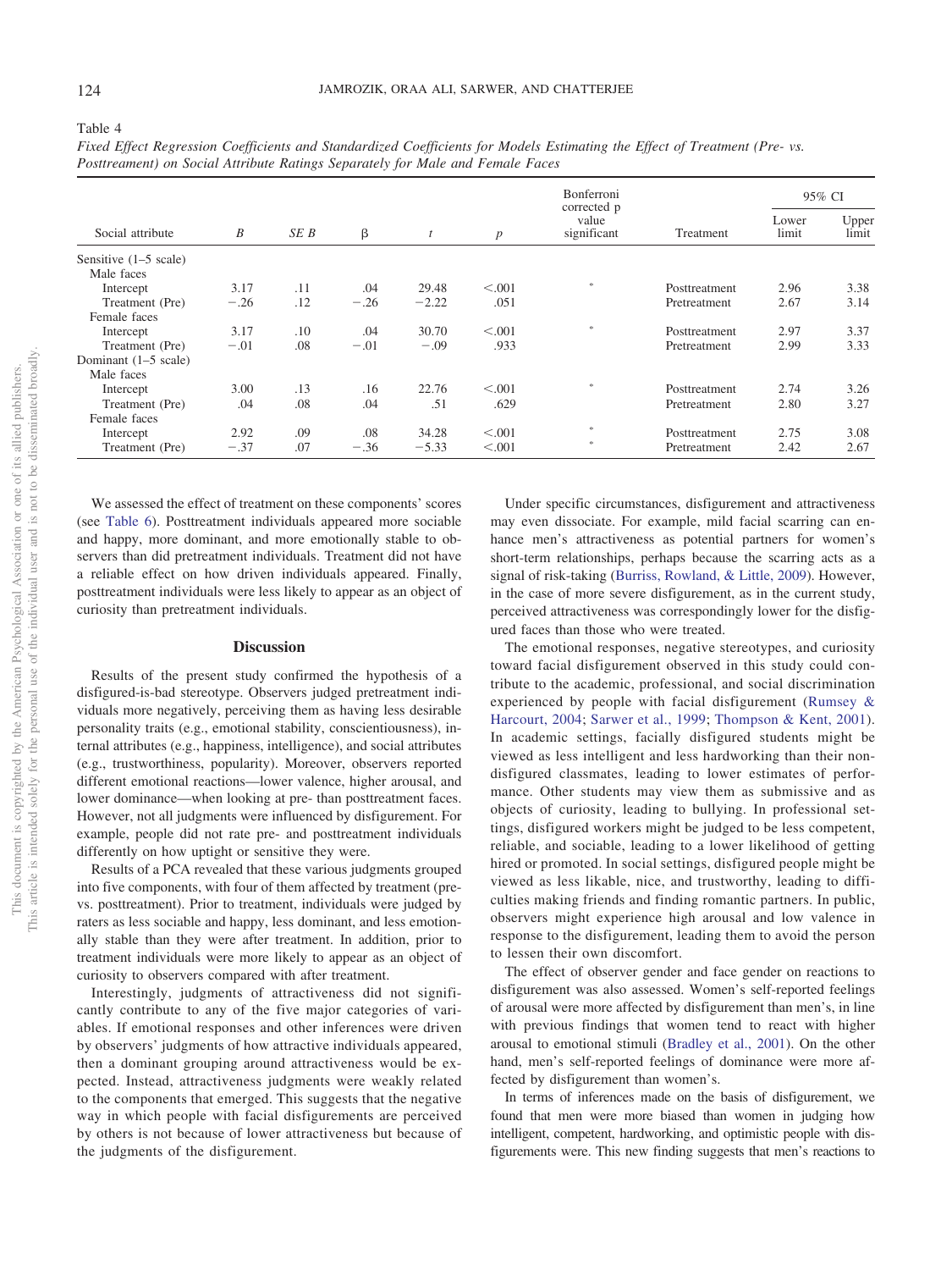# JUDGMENTS OF INDIVIDUALS WITH FACIAL DISFIGUREMENT 125

 $\frac{1}{2}$ 

<span id="page-8-0"></span>Table 5 *PCA on All Dependent Variables Measured Yielded a Five-Component Solution*

| Component                                               | Variable                      | Loading          |
|---------------------------------------------------------|-------------------------------|------------------|
|                                                         |                               |                  |
| PC1: Sociable, Happy<br>Accounts for 47.07% of variance | Likeable                      | .22              |
|                                                         | Content                       | .22              |
|                                                         | Optimistic                    | .21              |
|                                                         | Warm person                   | .21              |
|                                                         | Happy<br>Nice                 | .21<br>.20       |
|                                                         | Supportive                    | .20              |
|                                                         | Popular                       | .20              |
|                                                         | Stable                        | .19              |
|                                                         | Connected                     | .19              |
|                                                         | Trustworthy                   | .19              |
|                                                         | Open                          | .19              |
|                                                         | Competent<br>Reliable         | .19<br>.18       |
|                                                         | Honest                        | .18              |
|                                                         | Creative                      | .18              |
|                                                         | Attractive                    | .18              |
|                                                         | Interesting                   | .18              |
|                                                         | Intelligent                   | .17              |
|                                                         | Valence (viewer)              | .17              |
|                                                         | Confident<br>Energetic        | .17<br>.16       |
|                                                         | Extraverted                   | .16              |
|                                                         | Sensitive                     | .16              |
|                                                         | Outgoing                      | .16              |
|                                                         | Hardworking                   | .15              |
|                                                         | Careful                       | .14              |
|                                                         | Dominance (viewer)            | .08              |
|                                                         | Dominant<br>Arousal (viewer)  | .02<br>$-.04$    |
|                                                         | Anxious                       | $-.13$           |
|                                                         | Uptight                       | $-.14$           |
|                                                         | Angry                         | $-.16$           |
| PC2: Dominant                                           |                               |                  |
| Accounts for 8.86% of variance                          | Dominant<br>Outgoing          | .38<br>.35       |
|                                                         | Extraverted                   | .34              |
|                                                         | Confident                     | .28              |
|                                                         | Connected                     | .23              |
|                                                         | Happy                         | .17              |
|                                                         | Angry                         | .17              |
|                                                         | Energetic                     | .16              |
|                                                         | Valence (viewer)<br>Popular   | .15<br>.14       |
|                                                         | Open                          | .11              |
|                                                         | Attractive                    | .10              |
|                                                         | Arousal (viewer)              | .06              |
|                                                         | Optimistic                    | .06              |
|                                                         | Uptight                       | .05              |
|                                                         | Interesting                   | .02              |
|                                                         | Dominance (viewer)<br>Content | .01<br>.01       |
|                                                         | Creative                      | .00              |
|                                                         | Stable                        | $-.04$           |
|                                                         | Anxious                       | $-.04$           |
|                                                         | Intelligent                   | $-.10$           |
|                                                         | Competent                     | $-.10$           |
|                                                         | Likeable                      | $-.10$           |
|                                                         | Warm person                   | $-.12$           |
|                                                         | Supportive<br>Hardworking     | $-.12$<br>$-.14$ |
|                                                         | Nice                          | $-.18$           |
|                                                         | Reliable                      | $-.19$           |
|                                                         |                               |                  |

| Component                         | Variable                     | Loading          |
|-----------------------------------|------------------------------|------------------|
|                                   | Trustworthy                  | $-.19$           |
|                                   | Careful                      | $-.21$           |
|                                   | Honest                       | $-.22$           |
| PC3: Driven, Rigid, Conscientious | Sensitive                    | $-.22$           |
| Accounts for 6.12% of variance    | Uptight                      | .40              |
|                                   | Dominant                     | .34              |
|                                   | Hardworking                  | .33              |
|                                   | Intelligent                  | .31              |
|                                   | Careful                      | .29              |
|                                   | Competent                    | .29              |
|                                   | Anxious<br>Angry             | .23<br>.22       |
|                                   | Reliable                     | .20              |
|                                   | Confident                    | .13              |
|                                   | Energetic                    | .12              |
|                                   | Honest                       | .12              |
|                                   | Interesting                  | .12              |
|                                   | Trustworthy                  | .10              |
|                                   | Stable<br>Arousal (viewer)   | .09<br>.08       |
|                                   | Extraverted                  | .00              |
|                                   | Dominance (viewer)           | .00              |
|                                   | Attractive                   | $-.02$           |
|                                   | Connected                    | $-.02$           |
|                                   | Popular                      | $-.03$           |
|                                   | Outgoing                     | $-.03$           |
|                                   | Valence (viewer)<br>Likeable | $-.05$<br>$-.05$ |
|                                   | Creative                     | $-.05$           |
|                                   | Sensitive                    | $-.07$           |
|                                   | Open                         | $-.09$           |
|                                   | Happy                        | $-.11$           |
|                                   | Optimistic                   | $-.12$           |
|                                   | Content<br>Nice              | $-.13$           |
|                                   | Warm person                  | $-.13$<br>$-.14$ |
|                                   | Supportive                   | $-.15$           |
| PC4: Emotionally Stable           |                              |                  |
| Accounts for 3.65% of variance    | Stable                       | .15              |
|                                   | Confident                    | .15              |
|                                   | Hardworking                  | .12              |
|                                   | Dominant<br>Valence (viewer) | .11<br>.11       |
|                                   | Reliable                     | .10              |
|                                   | Competent                    | .08              |
|                                   | Careful                      | .05              |
|                                   | Intelligent                  | .05              |
|                                   | Connected                    | .04              |
|                                   | Happy                        | .03<br>.03       |
|                                   | Content<br>Honest            | .01              |
|                                   | Optimistic                   | .00              |
|                                   | Trustworthy                  | $-.02$           |
|                                   | Popular                      | $-.04$           |
|                                   | Extraverted                  | $-.05$           |
|                                   | Attractive                   | $-.05$           |
|                                   | Outgoing<br>Nice             | $-.06$<br>$-.08$ |
|                                   | Likeable                     | $-.09$           |
|                                   | Uptight                      | $-.09$           |
|                                   | Supportive                   | $-.10$           |
|                                   | Dominance (viewer)           | $-.11$           |
|                                   | Warm person                  | $-.11$           |
|                                   | Creative                     | $-.12$           |
|                                   | Energetic<br>Open            | $-.14$<br>$-.16$ |
|                                   | Angry                        | $-.18$           |
|                                   |                              |                  |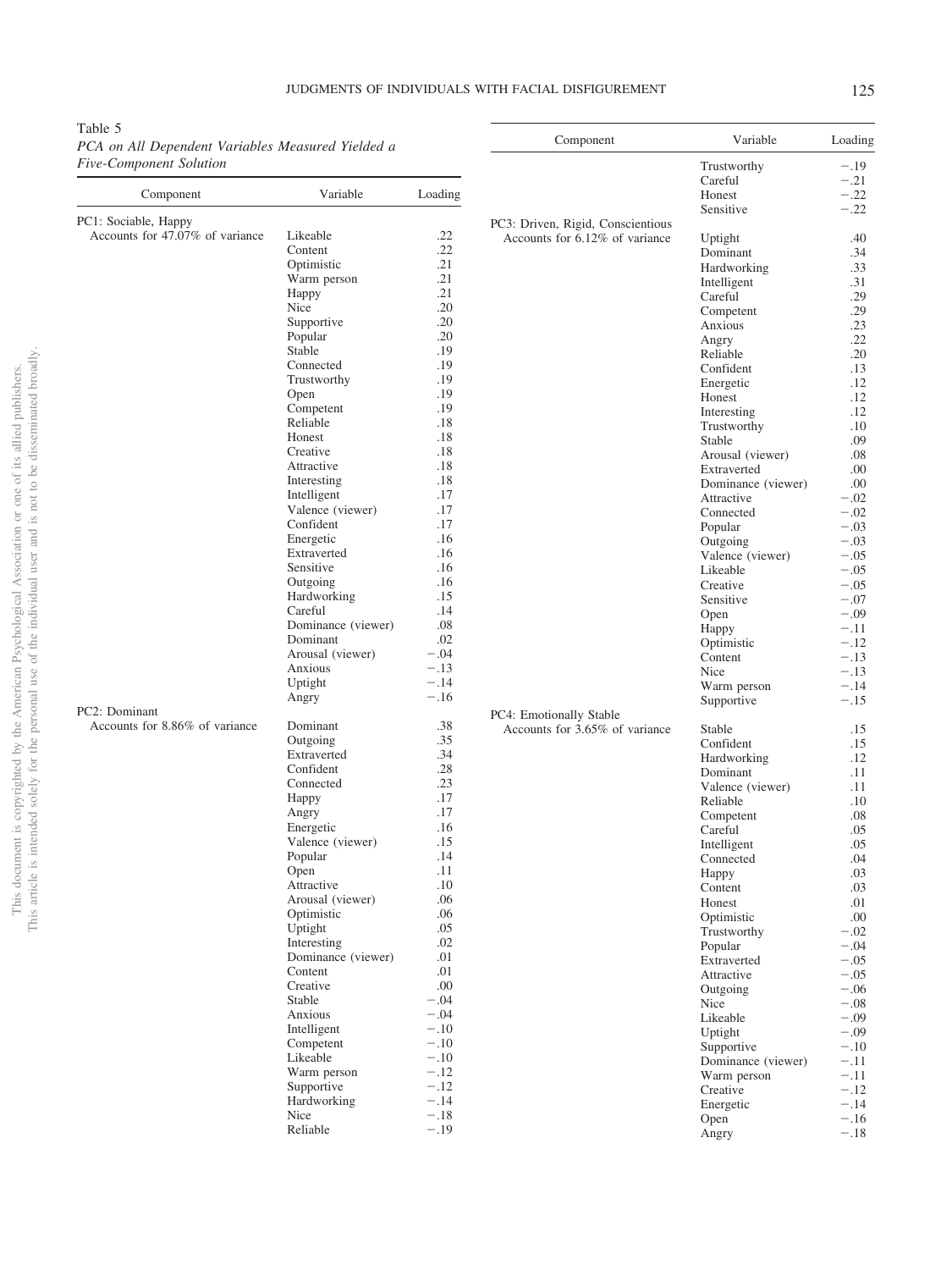| Component                      | Variable           | Loading |
|--------------------------------|--------------------|---------|
|                                | Interesting        | $-.22$  |
|                                | Sensitive          | $-.25$  |
|                                | Anxious            | $-.38$  |
|                                | Arousal (viewer)   | $-.69$  |
| PC5: Object of Curiosity       |                    |         |
| Accounts for 3.15% of variance | Creative           | .17     |
|                                | Arousal (viewer)   | .17     |
|                                | Interesting        | .10     |
|                                | Hardworking        | .07     |
|                                | Reliable           | .07     |
|                                | Popular            | .06     |
|                                | Angry              | .06     |
|                                | Open               | .05     |
|                                | Dominant           | .05     |
|                                | Honest             | .05     |
|                                | Warm person        | .04     |
|                                | Outgoing           | .03     |
|                                | Supportive         | .03     |
|                                | Intelligent        | .03     |
|                                | Optimistic         | .03     |
|                                | Energetic          | .02     |
|                                | Connected          | .02     |
|                                | Confident          | .02     |
|                                | Competent          | .02     |
|                                | Likeable           | .01     |
|                                | Extraverted        | .01     |
|                                | Nice               | .00     |
|                                | Trustworthy        | $-.01$  |
|                                | Content            | $-.02$  |
|                                | Stable             | $-.02$  |
|                                | Happy              | $-.06$  |
|                                | Careful            | $-.06$  |
|                                | Attractive         | $-.09$  |
|                                | Sensitive          | $-.10$  |
|                                | Uptight            | $-.12$  |
|                                | Anxious            | $-.22$  |
|                                | Valence (viewer)   | $-.33$  |
|                                | Dominance (viewer) | $-.83$  |

*Note.* Loadings of the individual variables onto each of the five components represent how strong the relationship is between the variables and the  $components. PCA = principle components$  analysis.

disfigurement may be harsher than women's. This observation has implications for professional advancement, because men often make hiring and advancement decisions and these traits are valued in workers.

In addition, the effect that the gender of the pictured individuals had on observers' reactions was assessed. Men's perceived sensitivity was more affected by disfigurement than women's, whereas women's perceived dominance was more affected by disfigurement than men's. If women with disfigurement are treated as submissive (i.e., not dominant) by others, this may contribute to their greater distress that has been observed in previous studies (e.g., [Carr et al., 2000\)](#page-11-12).

Why might a disfigurement-is-bad stereotype exist? One possibility is the converse of the beauty-is-good stereotype. Evolutionary arguments suggest that features associated with beauty, such as symmetry, are markers for health and confer a reproductive advantage [\(Chatterjee, 2014;](#page-11-27) [Grammer, Fink, Møller, & Thornhill,](#page-11-28) [2003;](#page-11-28) [Thornhill & Gangestad, 1999\)](#page-12-15). By analogy, disfigurement might advertise compromised health, even when irrelevant as in acquired cases, and contribute to an implicit bias that disfigurement is bad. This idea is supported by findings that disease priming can lead to increased attention to and avoidance of disfigured individuals, even if the disfigurement is not of a type that could be contagious [\(Ackerman et al., 2009;](#page-10-6) [Miller & Maner, 2011\)](#page-11-29).

Models of disability, of which disfigurement may be considered a subtype (e.g., [Americans With Disabilities Act, 1990;](#page-10-7) [Equality](#page-11-30) [Act, 2010\)](#page-11-30), can help inform approaches and solutions to the discrimination faced by people with facial disfigurement. Two alternative models used to understand the impact of disability are the medical model and the social model [\(Barnes & Mercer, 2003\)](#page-10-8). Under the medical model, disability is conceived of as an individual issue, a "personal tragedy," which should be addressed through individual treatment interventions. A newer model, the social model, posits that disability is a societal problem, because society fails to accommodate everyone, including people with disabilities. Under this model, disability should be addressed by increasing societal acceptance and adaptability.

Applying these models to disfigurement [\(Wardle, Boyce, &](#page-12-16) [Barron, 2009\)](#page-12-16), the medical model solution is corrective surgery or other treatments to reduce the appearance of disfigurement, whereas the social model solution is a change in societal attitudes and behaviors toward people with disfigurement. The current findings support the importance of both types of interventions.

The individuals pictured and rated by observers in the study were either shown before or after an intervention to minimize their disfigurement. Observers perceived them more positively after the intervention, suggesting that surgical interventions of facial disfigurements have a therapeutic effect that is more than skin-deep.

Previous research suggests that the relationship between people's severity of disfigurement and psychological adjustment is nonlinear: People with moderate disfigurement appear to have more difficulty adjusting than people with mild or severe disfigurement [\(Moss, 2005\)](#page-11-31). Why is this the case? One explanation may be that people with mild or severe disfigurement are likely to experience consistent reactions from others [\(Moss, 2005;](#page-11-31) [Rumsey](#page-12-1) [& Harcourt, 2004\)](#page-12-1). People with mild disfigurement are unlikely to experience strong negative reactions, whereas people with severe disfigurement are likely to experience strong negative reactions (e.g., staring, comments) in nearly every interaction. If others' reactions are consistent, people can develop adaptive strategies to adjust to them. However, moderate-severity disfigurement can provoke a range of reactions that varies among observers. This lack of consistency is stressful and makes it difficult for the person with disfigurement to establish any adaptive strategies. Given this, individuals who have moderate facial disfigurement may be most helped by surgical or other interventions because they are most at risk of experiencing a variety of negative reactions from others. The current findings suggest that others' reactions could be less negative after treatment, helping to provide consistency across social interactions.

In addition to surgical or other treatment, counseling may help people with disfigurement adjust and learn techniques to effectively deal with the public (e.g., [McGrouther, 1997\)](#page-11-32). The way that people with disfigurement interact with others can affect the way that others will react to them (e.g., [Edwards et al., 2011;](#page-11-19) [Rumsey](#page-12-1) [& Harcourt, 2004\)](#page-12-1).

At the level of society, interventions could be designed to minimize the public's negative reactions to disfigurement. Interventions could specifically target the negative stereotypes of disfigurement revealed by the current research. In particular, portrayals of disfigured individuals who are intelligent, hardworking, and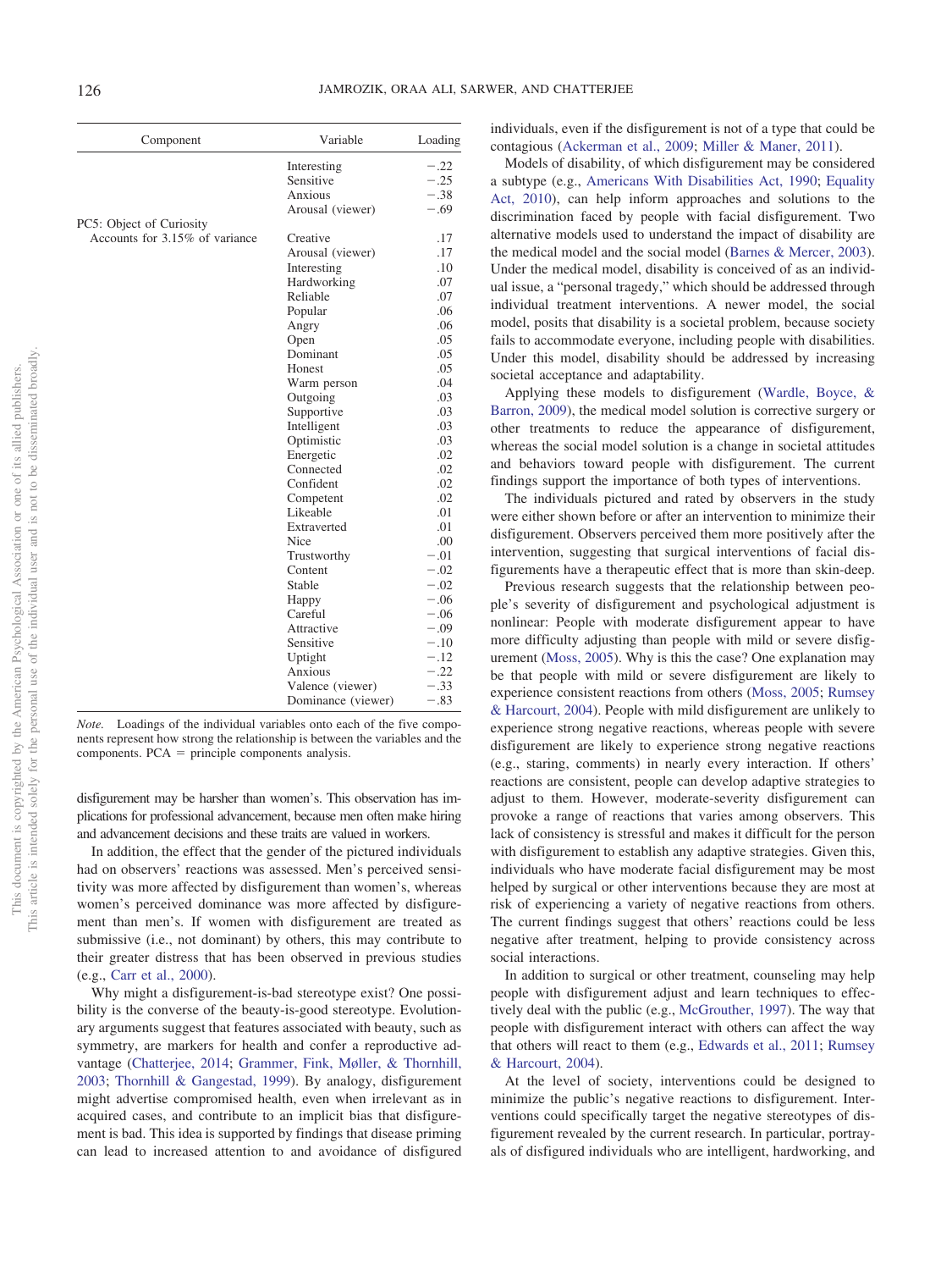|                                   |         |        |         |                  |               | 95% CI  |        |  |
|-----------------------------------|---------|--------|---------|------------------|---------------|---------|--------|--|
| Principal component               | B       | SE B   |         | $\boldsymbol{p}$ | Treatment     | Lower   | Upper  |  |
| PC1: Sociable, Happy              |         |        |         |                  |               |         |        |  |
| Intercept                         | .90     | .55    | 1.66    | .109             | Posttreatment | $-.17$  | 1.98   |  |
| Treatment (Pre)                   | $-1.76$ | .39    | $-4.50$ | < 0.001          | Pretreatment  | $-1.61$ | $-.10$ |  |
| PC2: Dominant                     |         |        |         |                  |               |         |        |  |
| Intercept                         | .26     | .15    | 1.78    | .085             | Posttreatment | $-.03$  | .55    |  |
| Treatment (Pre)                   | $-.53$  | .14    | $-3.90$ | < 0.001          | Pretreatment  | $-.58$  | .05    |  |
| PC3: Driven, Rigid, Conscientious |         |        |         |                  |               |         |        |  |
| Intercept                         | .07     | .13    | .54     | .595             | Posttreatment | $-.19$  | .33    |  |
| Treatment (Pre)                   | $-.15$  | $-.09$ | $-1.58$ | .124             | Pretreatment  | $-.25$  | .10    |  |
| PC4: Emotionally Stable           |         |        |         |                  |               |         |        |  |
| Intercept                         | .24     | .07    | 3.38    | .001             | Posttreatment | .10     | .37    |  |
| Treatment (Pre)                   | $-.46$  | .07    | $-6.18$ | < 0.001          | Pretreatment  | $-.41$  | $-.05$ |  |
| PC5: Object of Curiosity          |         |        |         |                  |               |         |        |  |
| Intercept                         | $-.15$  | .08    | $-1.87$ | .067             | Posttreatment | $-.31$  | .01    |  |
| Treatment (Pre)                   | .31     | .06    | 5.15    | < 0.001          | Pretreatment  | .01     | .30    |  |

<span id="page-10-5"></span>

| Fixed Effect Regression Coefficients and Standardized Coefficients for Models Estimating the Effect of Treatment (Pre-vs. |  |  |  |  |  |
|---------------------------------------------------------------------------------------------------------------------------|--|--|--|--|--|
| Posttreament) on Principal Component (PC) Scores                                                                          |  |  |  |  |  |

competent in academic and professional settings, and nice, likable, and trustworthy in social settings could help counter negative biases toward disfigurement.

Media portrayals of disfigurement may be an avenue to challenge common negative stereotypes and encourage more positive reactions from the public. Popular media frequently portray people with disfigurement negatively, often as associated with evil, as reclusive, and bitter toward others (e.g., [Croley, Reese, & Wagner, 2017;](#page-11-33) [Wardle, Boyce, & Barron,](#page-12-16) [2009\)](#page-12-16). In fictional accounts, negative stereotypes are used as plot devices (e.g., someone with facial disfigurements becomes a villain). Well-known examples include Darth Vader from Star Wars, Lord Voldemort from Harry Potter, Scar from The Lion King, Joker and Two-Face from Batman, and the majority of villains from James Bond.

In nonfiction accounts, people with disfigurement frequently appear as an object of others' voyeuristic gaze [\(Wardle, Boyce, &](#page-12-16) [Barron, 2009\)](#page-12-16), for example, in "shock docs," which feature unusual and severe medical conditions. In contrast, the prejudice experienced by those with disfigurement is typically not addressed. Media portrayals of minority groups can influence the stereotypes that viewers hold of these groups [\(Greenberg & Brand, 1994\)](#page-11-34). Audience research suggests that people believe TV impacts the public's attitudes about disfigurement and that more everyday representations of disfigured individuals should be featured [\(Wardle, Boyce, & Barron, 2009\)](#page-12-16).

Viewing positive media portrayals of people with disabilities in movies and on TV is associated with fewer negative emotions when encountering people with disabilities and a greater understanding of discrimination against them [\(Farnall & Smith,](#page-11-35) [1999\)](#page-11-35). Likewise, positive media portrayals of people with facial disfigurements may help viewers challenge previously held negative stereotypes and react with empathy toward people with disfigurement in real life. In particular, reality TV may be well suited to show real interactions that people with disfigurement have with others and to introduce unique, positive portrayals of people with disfigurement [\(Wardle, Boyce, & Barron, 2009\)](#page-12-16).

# **Conclusion**

The current research revealed that, in everyday aesthetic judgments, the emotional responses to and negative stereotypes of people with facial disfigurement may drive discrimination in social, academic, and professional contexts. People with disfigurement are perceived as having less desirable personality traits (e.g., emotional stability, conscientiousness), internal attributes (e.g., happiness, intelligence), and social attributes (e.g., trustworthiness, popularity). These subjective judgments further reduced to people with disfigurement being regarded as less sociable and happy, less dominant, less emotionally stable, and more as objects of curiosity. Future interventions based on countering these stereotypes may improve the way that people with disfigurement are treated by others.

#### **References**

- <span id="page-10-2"></span>Acid Survivors Foundation. (2016). *Statistics*. Retrieved from [http://www](http://www.acidsurvivors.org/Statistics) [.acidsurvivors.org/Statistics](http://www.acidsurvivors.org/Statistics)
- <span id="page-10-6"></span>Ackerman, J. M., Becker, D. V., Mortensen, C. R., Sasaki, T., Neuberg, S. L., & Kenrick, D. T. (2009). A pox on the mind: Disjunction of attention and memory in the processing of physical disfigurement. *Journal of Experimental Social Psychology, 45,* 478 – 485. [http://dx.doi](http://dx.doi.org/10.1016/j.jesp.2008.12.008) [.org/10.1016/j.jesp.2008.12.008](http://dx.doi.org/10.1016/j.jesp.2008.12.008)
- <span id="page-10-1"></span>Albee, F. H. (1950). *A surgeon's fight to rebuild men: An autobiography*. London, UK: Robert Hale.
- <span id="page-10-7"></span><span id="page-10-0"></span>Alexander, C. (2007). Faces of war. *Smithsonian, 37,* 72– 80.
- Americans With Disabilities Act of 1990, Pub. L. No. 101–336, 104 Stat. 328 (1990).
- <span id="page-10-4"></span>Andreasen, N. J. C., & Norris, A. S. (1972). Long-term adjustment and adaptation mechanisms in severely burned adults. *Journal of Nervous and Mental Disease, 154,* 352–362. [http://dx.doi.org/10.1097/00005053-](http://dx.doi.org/10.1097/00005053-197205000-00004) [197205000-00004](http://dx.doi.org/10.1097/00005053-197205000-00004)
- <span id="page-10-3"></span>Barden, R. C., Ford, M. E., Jensen, A. G., Rogers-Salyer, M., & Salyer, K. E. (1989). Effects of craniofacial deformity in infancy on the quality of mother-infant interactions. *Child Development, 60,* 819 – 824. [http://](http://dx.doi.org/10.2307/1131022) [dx.doi.org/10.2307/1131022](http://dx.doi.org/10.2307/1131022)
- <span id="page-10-8"></span>Barnes, C., & Mercer, G. (2003). *Disability*. Cambridge, UK: Polity.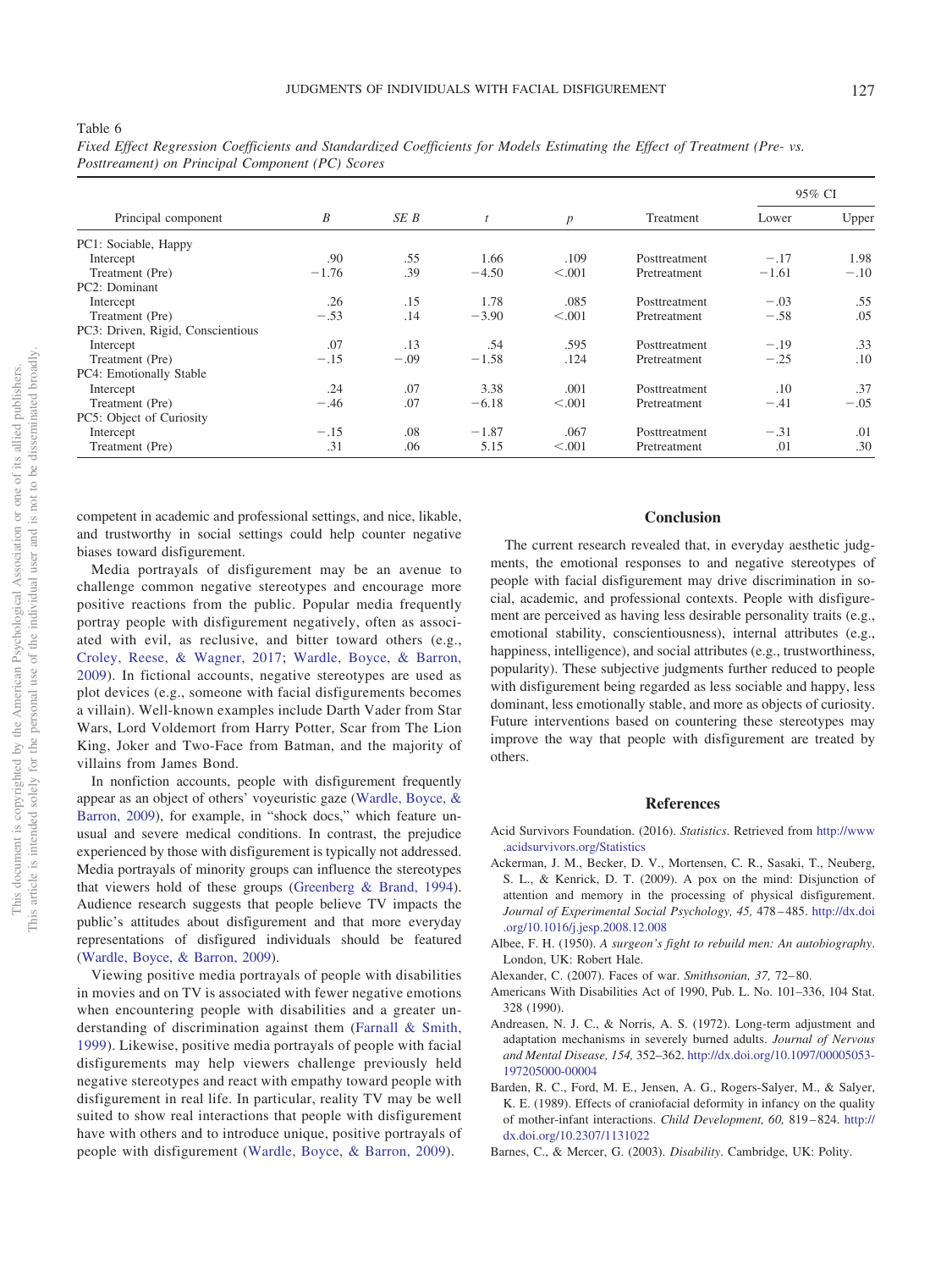- <span id="page-11-23"></span>Barr, D. J., Levy, R., Scheepers, C., & Tily, H. J. (2013). Random effects structure for confirmatory hypothesis testing: Keep it maximal. *Journal of Memory and Language, 68,* 255–278. [http://dx.doi.org/10.1016/j.jml](http://dx.doi.org/10.1016/j.jml.2012.11.001) [.2012.11.001](http://dx.doi.org/10.1016/j.jml.2012.11.001)
- <span id="page-11-22"></span>Bates, D., Mächler, M., Bolker, B., & Walker, S. (2015). Fitting linear mixed-effects models using lme4. *Journal of Statistical Software, 67,* 1– 48. <http://dx.doi.org/10.18637/jss.v067.i01>
- <span id="page-11-14"></span>Bradley, M. M., Codispoti, M., Sabatinelli, D., & Lang, P. J. (2001). Emotion and motivation II: Sex differences in picture processing. *Emotion, 1,* 300 –319. <http://dx.doi.org/10.1037/1528-3542.1.3.300>
- <span id="page-11-16"></span>Bradley, M. M., & Lang, P. J. (1994). Measuring emotion: The selfassessment manikin and the semantic differential. *Journal of Behavior Therapy and Experimental Psychiatry, 25,* 49 –59. [http://dx.doi.org/10](http://dx.doi.org/10.1016/0005-7916%2894%2990063-9) [.1016/0005-7916\(94\)90063-9](http://dx.doi.org/10.1016/0005-7916%2894%2990063-9)
- <span id="page-11-4"></span>Brennan, J. A. (2015). Demographics of head and neck injuries in Iraq and Afghanistan. In J. A. Brennan (Ed.), *Otolaryngology/head and neck surgery combat casualty care in Operation Iraqi Freedom and Operation Enduring Freedom* (pp. 47–59). Houston, TX: Office of the Surgeon General, United States Army.
- <span id="page-11-26"></span>Burriss, R. P., Rowland, H. M., & Little, A. C. (2009). Facial scarring enhances men's attractiveness for short-term relationships. *Personality and Individual Differences, 46,* 213–217. [http://dx.doi.org/10.1016/j](http://dx.doi.org/10.1016/j.paid.2008.09.029) [.paid.2008.09.029](http://dx.doi.org/10.1016/j.paid.2008.09.029)
- <span id="page-11-12"></span>Carr, T., Harris, D., & James, C. (2000). The Derriford Appearance Scale (DAS-59): A new scale to measure individual responses to living with problems of appearance. *British Journal of Health Psychology, 5,* 201– 215. <http://dx.doi.org/10.1348/135910700168865>
- <span id="page-11-27"></span>Chatterjee, A. (2014). *The aesthetic brain: How we evolved to desire beauty and enjoy art*. New York, NY: Oxford University Press.
- <span id="page-11-33"></span>Croley, J. A., Reese, V., & Wagner, R. F., Jr. (2017). Dermatologic features of classic movie villains: The face of evil. *Journal of the American Medical Association Dermatology, 153,* 559 –564. [http://dx](http://dx.doi.org/10.1001/jamadermatol.2016.5979) [.doi.org/10.1001/jamadermatol.2016.5979](http://dx.doi.org/10.1001/jamadermatol.2016.5979)
- <span id="page-11-13"></span>de Graeff, A., de Leeuw, J. R. J., Ros, W. J. G., Hordijk, G. J., Blijham, G. H., & Winnubst, J. A. (2000). Pretreatment factors predicting quality of life after treatment for head and neck cancer. *Head & Neck, 22,* 398-407. [http://dx.doi.org/10.1002/1097-0347\(200007\)22:4](http://dx.doi.org/10.1002/1097-0347%28200007%2922:4%3C398::AID-HED14%3E3.0.CO;2-V)<398:: [AID-HED14](http://dx.doi.org/10.1002/1097-0347%28200007%2922:4%3C398::AID-HED14%3E3.0.CO;2-V)3.0.CO;2-V
- <span id="page-11-0"></span>Dion, K., Berscheid, E., & Walster, E. (1972). What is beautiful is good. *Journal of Personality and Social Psychology, 24,* 285–290. [http://dx](http://dx.doi.org/10.1037/h0033731) [.doi.org/10.1037/h0033731](http://dx.doi.org/10.1037/h0033731)
- <span id="page-11-1"></span>Eagly, A. H., Ashmore, R. D., Makhijani, M. G., & Longo, L. C. (1991). What is beautiful is good, but . . .: A meta-analytic review of research on the physical attractiveness stereotype. *Psychological Bulletin, 110,* 109 – 128. <http://dx.doi.org/10.1037/0033-2909.110.1.109>
- <span id="page-11-19"></span>Edwards, T. C., Topolski, T. D., Kapp-Simon, K. A., Aspinall, C. L., & Patrick, D. L. (2011). What difference can a minute make? Social skills and first impressions of youth with craniofacial differences. *The Cleft Palate-Craniofacial Journal, 48,* 91–97. <http://dx.doi.org/10.1597/08-204>

<span id="page-11-35"></span><span id="page-11-30"></span>Equality Act 2010, 15 Act of Parliament §§ 6 (2010).

- Farnall, O., & Smith, K. A. (1999). Reactions to people with disabilities: Personal contact versus viewing of specific media portrayals. *Journalism & Mass Communication Quarterly, 76,* 659 – 672. [http://dx.doi.org/10](http://dx.doi.org/10.1177/107769909907600404) [.1177/107769909907600404](http://dx.doi.org/10.1177/107769909907600404)
- <span id="page-11-20"></span>Fellinghauer, B. A., Roth, A., Bugari, K., & Reinhardt, J. D. (2011). Construct validity, test-retest reliability, and internal consistency of the photo elicitation semantic differential scale (PESD) in disability studies. *Journal of Developmental and Physical Disabilities, 23,* 257–265. [http://](http://dx.doi.org/10.1007/s10882-010-9224-y) [dx.doi.org/10.1007/s10882-010-9224-y](http://dx.doi.org/10.1007/s10882-010-9224-y)
- <span id="page-11-25"></span>Fox, J., Weisberg, S., Friendly, M., Hong, J., Andersen, R., Firth, D., & Taylor, S. (2016). *Effects: Effect displays for linear, generalized linear, and other models* (R package Version 3.1–1). Retrieved from [https://](https://cran.r-project.org/web/packages/effects/) [cran.r-project.org/web/packages/effects/](https://cran.r-project.org/web/packages/effects/)
- <span id="page-11-18"></span>Gosling, S. D., Rentfrow, P. J., & Swann, W. B., Jr. (2003). A very brief measure of the Big Five personality domains. *Journal of Research in Personality, 37,* 504 –528. [http://dx.doi.org/10.1016/S0092-6566\(03\)](http://dx.doi.org/10.1016/S0092-6566%2803%2900046-1) [00046-1](http://dx.doi.org/10.1016/S0092-6566%2803%2900046-1)
- <span id="page-11-28"></span>Grammer, K., Fink, B., Møller, A. P., & Thornhill, R. (2003). Darwinian aesthetics: Sexual selection and the biology of beauty. *Biological Reviews of the Cambridge Philosophical Society, 78,* 385– 407. [http://dx](http://dx.doi.org/10.1017/S1464793102006085) [.doi.org/10.1017/S1464793102006085](http://dx.doi.org/10.1017/S1464793102006085)
- <span id="page-11-34"></span>Greenberg, B. S., & Brand, J. S. (1994). Minorities and the mass media: 1970s to 1990s. In J. Bryant & D. Zillmann (Eds.), *Media effects: Advances in theory and research* (pp. 273–314). Hillsdale, NJ: Erlbaum.
- <span id="page-11-8"></span>Houston, V., & Bull, R. (1994). Do people avoid sitting next to someone who is facially disfigured? *European Journal of Social Psychology, 24,* 279 –284. <http://dx.doi.org/10.1002/ejsp.2420240205>
- <span id="page-11-17"></span>Irtel, H. (2007). *PXLab: The Psychological Experiments Laboratory* [online] (Version 2.1.11). Mannheim, Germany: University of Mannheim. Retrieved from <http://www.pxlab.de>
- <span id="page-11-3"></span>Julian, D., & Partridge, J. (2007). *The incidence and prevalence of disfigurement*. London, UK: Changing Faces.
- <span id="page-11-24"></span>Kuznetsova, A., Brockhoff, P. B., & Christensen, R. H. B. (2015). *lmerTest: Tests for random and fixed effects for linear mixed effect models (lmer objects of lme4 package)* (R package Version 2.0 –30). Retrieved from <https://cran.r-project.org/web/packages/lmerTest/>
- <span id="page-11-21"></span>Lang, P. J., Bradley, M. M., & Cuthbert, B. N. (1997). *International affective picture system (IAPS): Technical manual and affective ratings*. Gainesville, FL: NIMH Center for the Study of Emotion and Attention.
- <span id="page-11-2"></span>Langlois, J. H., Kalakanis, L., Rubenstein, A. J., Larson, A., Hallam, M., & Smoot, M. (2000). Maxims or myths of beauty? A meta-analytic and theoretical review. *Psychological Bulletin, 126,* 390 – 423. [http://dx.doi](http://dx.doi.org/10.1037/0033-2909.126.3.390) [.org/10.1037/0033-2909.126.3.390](http://dx.doi.org/10.1037/0033-2909.126.3.390)
- <span id="page-11-6"></span>Lanigan, S. W., & Cotterill, J. A. (1989). Psychological disabilities amongst patients with port wine stains. *British Journal of Dermatology, 121,* 209 –215. <http://dx.doi.org/10.1111/j.1365-2133.1989.tb01800.x>
- <span id="page-11-15"></span>Lithari, C., Frantzidis, C. A., Papadelis, C., Vivas, A. B., Klados, M. A., Kourtidou-Papadeli, C., & Bamidis, P. D. (2010). Are females more responsive to emotional stimuli? A neurophysiological study across arousal and valence dimensions. *Brain Topography, 23,* 27– 40.
- <span id="page-11-9"></span>Macgregor, F. C. (1990). Facial disfigurement: Problems and management of social interaction and implications for mental health. *Aesthetic Plastic Surgery, 14,* 249 –257. <http://dx.doi.org/10.1007/BF01578358>
- <span id="page-11-10"></span>Masnari, O., Schiestl, C., Weibel, L., Wuttke, F., & Landolt, M. A. (2013). How children with facial differences are perceived by non-affected children and adolescents: Perceiver effects on stereotypical attitudes. *Body Image, 10,* 515–523. [http://dx.doi.org/10.1016/j.bodyim.2013.05](http://dx.doi.org/10.1016/j.bodyim.2013.05.007) [.007](http://dx.doi.org/10.1016/j.bodyim.2013.05.007)
- <span id="page-11-32"></span>McGrouther, D. A. (1997). Facial disfigurement. *British Medical Journal, 314,* 991. <http://dx.doi.org/10.1136/bmj.314.7086.991>
- <span id="page-11-29"></span>Miller, S. L., & Maner, J. K. (2011). Sick body, vigilant mind: The biological immune system activates the behavioral immune system. *Psychological Science, 22,* 1467–1471. [http://dx.doi.org/10.1177/](http://dx.doi.org/10.1177/0956797611420166) [0956797611420166](http://dx.doi.org/10.1177/0956797611420166)
- <span id="page-11-11"></span>Mojon-Azzi, S. M., Potnik, W., & Mojon, D. S. (2008). Opinions of dating agents about strabismic subjects' ability to find a partner. *The British Journal of Ophthalmology, 92,* 765–769. [http://dx.doi.org/10.1136/bjo](http://dx.doi.org/10.1136/bjo.2007.128884) [.2007.128884](http://dx.doi.org/10.1136/bjo.2007.128884)
- <span id="page-11-31"></span>Moss, T. P. (2005). The relationships between objective and subjective ratings of disfigurement severity, and psychological adjustment. *Body Image, 2,* 151–159. <http://dx.doi.org/10.1016/j.bodyim.2005.03.004>
- <span id="page-11-5"></span>Owens, B. D., Kragh, J. F., Jr., Wenke, J. C., Macaitis, J., Wade, C. E., & Holcomb, J. B. (2008). Combat wounds in operation Iraqi Freedom and operation Enduring Freedom. *The Journal of Trauma, 64,* 295–299. <http://dx.doi.org/10.1097/TA.0b013e318163b875>
- <span id="page-11-7"></span>Porter, J. R., Beuf, A. H., Lerner, A., & Nordlund, J. (1986). Psychosocial effect of vitiligo: A comparison of vitiligo patients with "normal"